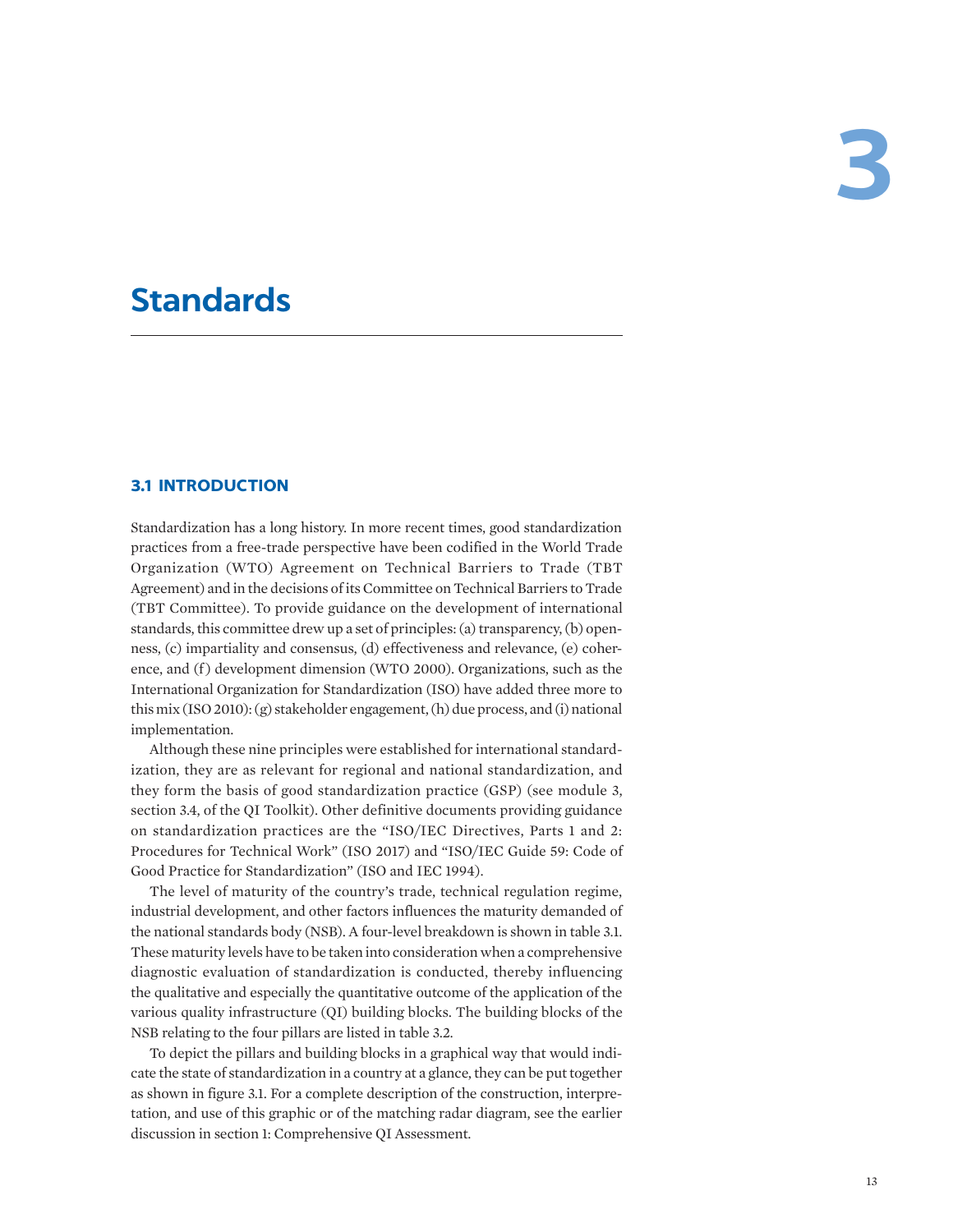| <b>FACTOR</b>                                                            | <b>RUDIMENTARY</b><br>(LITTLE QI IN PLACE)        | <b>BASIC (LOW- TO MIDDLE-</b><br><b>INCOME COUNTRY</b><br><b>APPROACH)</b> | <b>ADVANCED (ECONOMYWIDE</b><br><b>APPROACH, SECTORAL</b><br><b>APPROACH)</b>     | <b>MATURE (INNOVATIVE,</b><br><b>CUTTING-EDGE</b><br><b>TECHNOLOGY)</b>                                        |
|--------------------------------------------------------------------------|---------------------------------------------------|----------------------------------------------------------------------------|-----------------------------------------------------------------------------------|----------------------------------------------------------------------------------------------------------------|
| International liaison                                                    | None                                              | Correspondent member                                                       | Member of ISO                                                                     | Member of ISO and IEC                                                                                          |
| and membership                                                           |                                                   | of ISO                                                                     | Associate member of IEC                                                           | Member of CAC and ITU                                                                                          |
|                                                                          |                                                   | Involved in affiliate<br>country program of IEC                            | Member of CAC                                                                     |                                                                                                                |
| National technical<br>committees (TCs)                                   | None                                              | A few TCs for nationally<br>important products and<br>services             | A number of TCs for<br>nationally important<br>products and services              | A large number of TCs<br>relevant for the country's<br>needs                                                   |
| Mirror committees<br>for international or<br>regional<br>standardization | None                                              | None                                                                       | A small number for<br>strategically important<br>products and services            | A number determined by<br>the strategic importance of<br>the national industry                                 |
| Participation in<br>international TCs                                    | None                                              | None                                                                       | A few based on strategically<br>important products or<br>services for the country | A number based on the<br>strategic influence the<br>country wishes to have in<br>international standardization |
| <b>Standards</b><br>development<br>organizations (SDOs)                  | None                                              | None                                                                       | One or two SDOs, as<br>relevant                                                   | Number of SDOs, as relevant                                                                                    |
| <b>Standards</b><br>information service                                  | Rudimentary, at<br>government<br>department level | Rudimentary                                                                | Fully electronic access to<br>national standards                                  | Fully electronic access and<br>sales for standards                                                             |
| Human resources                                                          | No training                                       | Training on the job                                                        | Training on the job                                                               | Training on the job                                                                                            |
|                                                                          |                                                   |                                                                            | Training courses for TC<br>chairpersons and secretariats                          | Training courses for TC<br>chairpersons and<br>secretariats                                                    |
| Demand orientation                                                       | None                                              | Demand surveys, mostly<br>through projects                                 | Demand surveys                                                                    | Strong instruments and                                                                                         |
|                                                                          |                                                   |                                                                            | Stakeholder participation<br>and consultative mechanism                           | constructs to ensure<br>demand orientation                                                                     |

# **TABLE 3.1 Maturity levels of a country's national standards body, by factor**

*Note:* CAC = Codex Alimentarius Commission; IEC = International Electrotechnical Commission; ISO = International Organization for Standardization; ITU = International Telecommunication Union.

|                                         |                | <b>BUILDING BLOCK</b>                  |
|-----------------------------------------|----------------|----------------------------------------|
| <b>PILLAR</b>                           | NO.            | <b>DESCRIPTION</b>                     |
| 1: Legal and institutional<br>framework | $\mathbf{1}$   | Standards strategy                     |
|                                         | $\overline{2}$ | Legal entity                           |
|                                         | 3              | Autonomy                               |
|                                         | $\overline{4}$ | Legal standing of national standards   |
|                                         | 5              | Governance                             |
|                                         | 6              | Financial sustainability               |
| 2: Administration and                   | 7              | Chief executive officer                |
| infrastructure                          | $\mathsf{R}$   | Organizational structure               |
|                                         |                | Standards development and editing unit |
|                                         |                | Standards information unit             |
|                                         |                | Public relations unit                  |
|                                         | 9              | Management and personnel               |
|                                         | 10             | Premises                               |
|                                         | 11             | Equipment                              |
| 3: Service delivery and                 | 12             | Standard for a standard <sup>a</sup>   |
| technical competency                    | 13             | Technical committees                   |
|                                         | 14             | New project approvals and work program |

# **TABLE 3.2 Pillars and building blocks of the national standards body**

*continued*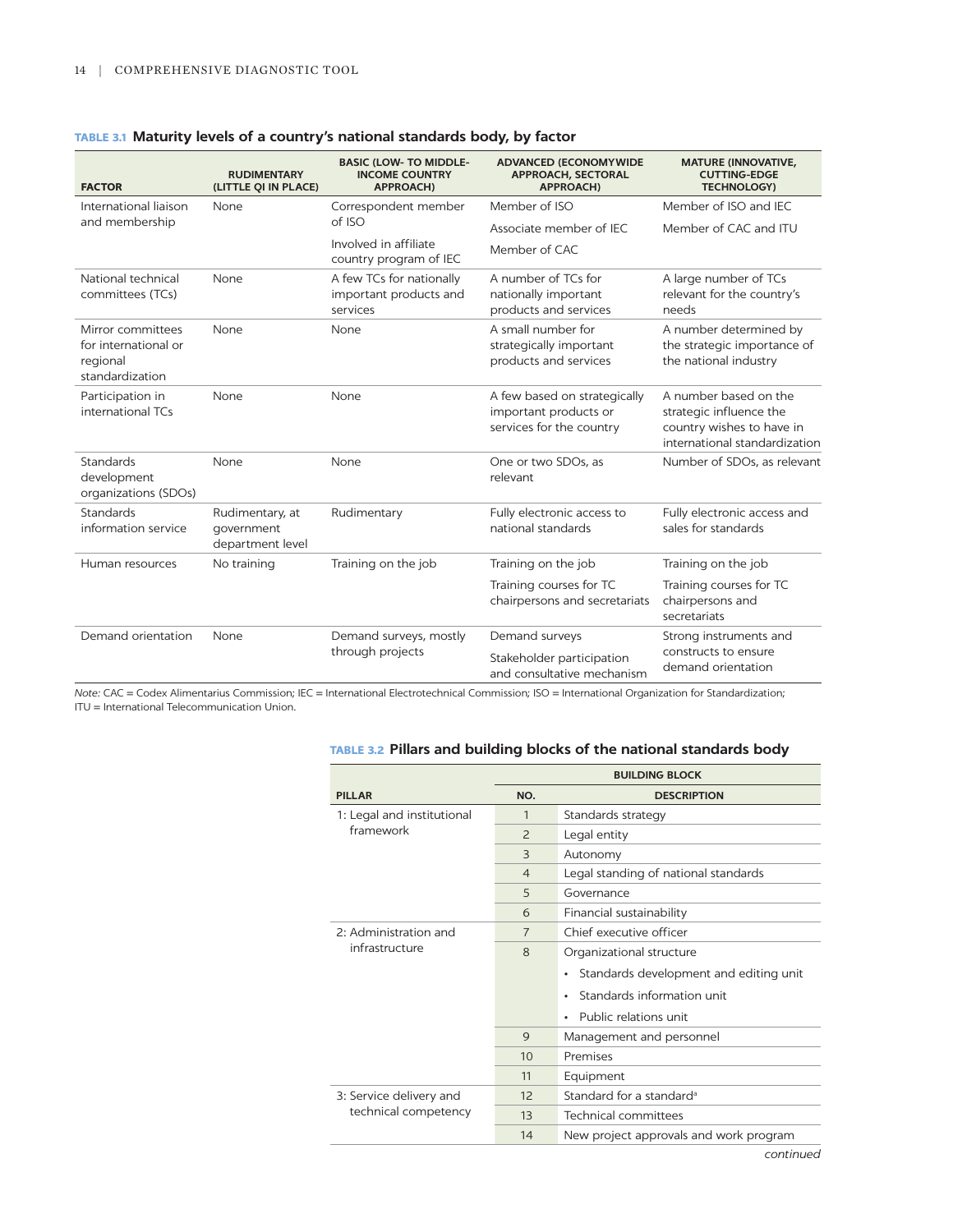| <b>TABLE 3.2</b> continued |  |  |  |  |  |  |
|----------------------------|--|--|--|--|--|--|
|----------------------------|--|--|--|--|--|--|

|                           | <b>BUILDING BLOCK</b> |                                            |  |
|---------------------------|-----------------------|--------------------------------------------|--|
| <b>PILLAR</b>             | NO.                   | <b>DESCRIPTION</b>                         |  |
|                           | 15                    | Committee process                          |  |
|                           | 16                    | Relevance of standards                     |  |
|                           | 17                    | Coherence of standards                     |  |
|                           | 18                    | Public inquiry                             |  |
|                           | 19                    | National standards                         |  |
|                           | 20                    | National adoptions                         |  |
|                           | 21                    | Standards information                      |  |
| 4: External relations and | 22                    | WTO TBT Inquiry Point <sup>b</sup>         |  |
| recognition               | 23                    | Training system                            |  |
|                           | 24                    | Liaison with international organizations   |  |
|                           | 25                    | Liaison with regional organizations        |  |
|                           | 26                    | Coordination within the QI                 |  |
|                           | 27                    | Standards development organizations (SDOs) |  |
|                           | 28                    | Engagement with stakeholders               |  |

*Note:* QI = quality infrastructure.

a. "Standard for a standard" refers to the publication of all formal processes to be followed in the national standards development as a collective "standard for a standard" that is freely available to any interested party and can form the basis for the training of technical committee chairpersons and secretariats (see module 3, section 3.2.3, of the QI Toolkit).

b. The World Trade Organization (WTO) Technical Barriers to Trade (TBT) Inquiry Point is an official or office in a member government designated to deal with inquiries from other WTO members and the public on technical barriers to trade.

# **3.2 PILLAR 1: LEGAL AND INSTITUTIONAL FRAMEWORK**

# **3.2.1 Benchmark and significance**

The NSB must be an identifiable legal entity operating within an agreed-upon policy framework of the government. That is, the NSB should be recognized by the government as the pinnacle NSB mandated to represent the country in international organizations. Its mandate should include a clear and unambiguous statement regarding the development and publication of the national standards. Without such legal and policy backup, the NSB cannot fulfil its fundamental responsibility, namely, the development and publication of national standards.

Regarding its governance, the NSB should follow a more open and transparent model, with stakeholders having a meaningful influence on strategy, rather than a top-down system controlled by public servants. The latter will stifle innovation and render the NSB less able to serve one of its main stakeholder groups—industry—effectively.

# **3.2.2 Standards strategy (building block no. 1)**

#### *What is meant*

| Following on from the quality policy (see subsection 2.1), a standards<br>strategy gives meaning to the implementation of the quality policy<br>regarding standards development, publication, and information.<br>The standards strategy is about |  |  |
|---------------------------------------------------------------------------------------------------------------------------------------------------------------------------------------------------------------------------------------------------|--|--|
| Making the right choices regarding the products to offer and the customers to focus on;                                                                                                                                                           |  |  |
| Getting stakeholder support for the NSB; and                                                                                                                                                                                                      |  |  |
| Building capacity in the NSB to fulfill its role in the most innovative, effective, and efficient way.                                                                                                                                            |  |  |
|                                                                                                                                                                                                                                                   |  |  |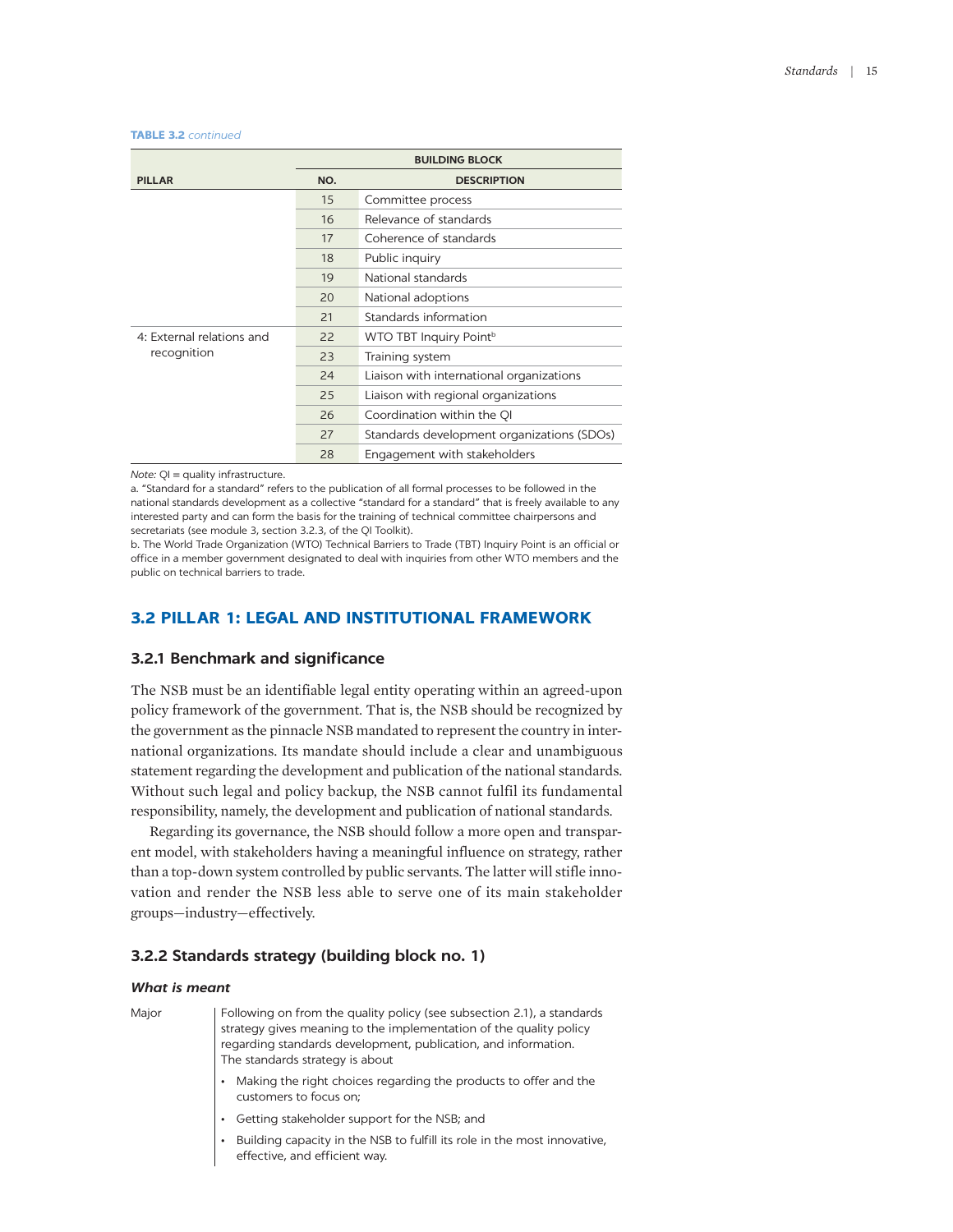

**FIGURE 3.1**



*Note:* QI = quality infrastructure. The four "pillars" of the QI—represented by the blue columns containing the "building block" numbers—are as follows (left to right): "legal and institutional framework," "administration and infrastructure," "service delivery and technical competency," and "external relations and recognition."

a. "Standard for a standard" refers to the publication of all formal processes to be followed in the national standards development as a collective "standard for a standard" that is freely available to any interested party and can form the basis for the training of technical committee chairpersons and secretariats (see module 3, section 3.2.3, of the QI Toolkit). b. The World Trade Organization (WTO) Technical Barriers to Trade (TBT) Inquiry Point is an official or office in a member government designated to deal with inquiries from other WTO members and the public on technical barriers to trade.

#### *How can it be demonstrated?*

The standards strategy can be seen as an intended plan to set a pattern, create a unique position, follow a specific perspective, or implement a specific tactic—all to enable the NSB to make a difference to a critical mass of the right customers and to connect its purpose with those of its customers and external stakeholders (Minzberg, Ahlstrand, and Lampel 1998).

The standards strategy should be a formal document approved at least by the NSB board or council, and in some countries even by the minister or cabinet, depending on national custom and practice. It should be publicly available—that is, on the NSB website or in hard copy. The activities, business plans, and budgets of the NSB should be aligned with the standards strategy to ensure its implementation.

- NSB board or council papers
- NSB website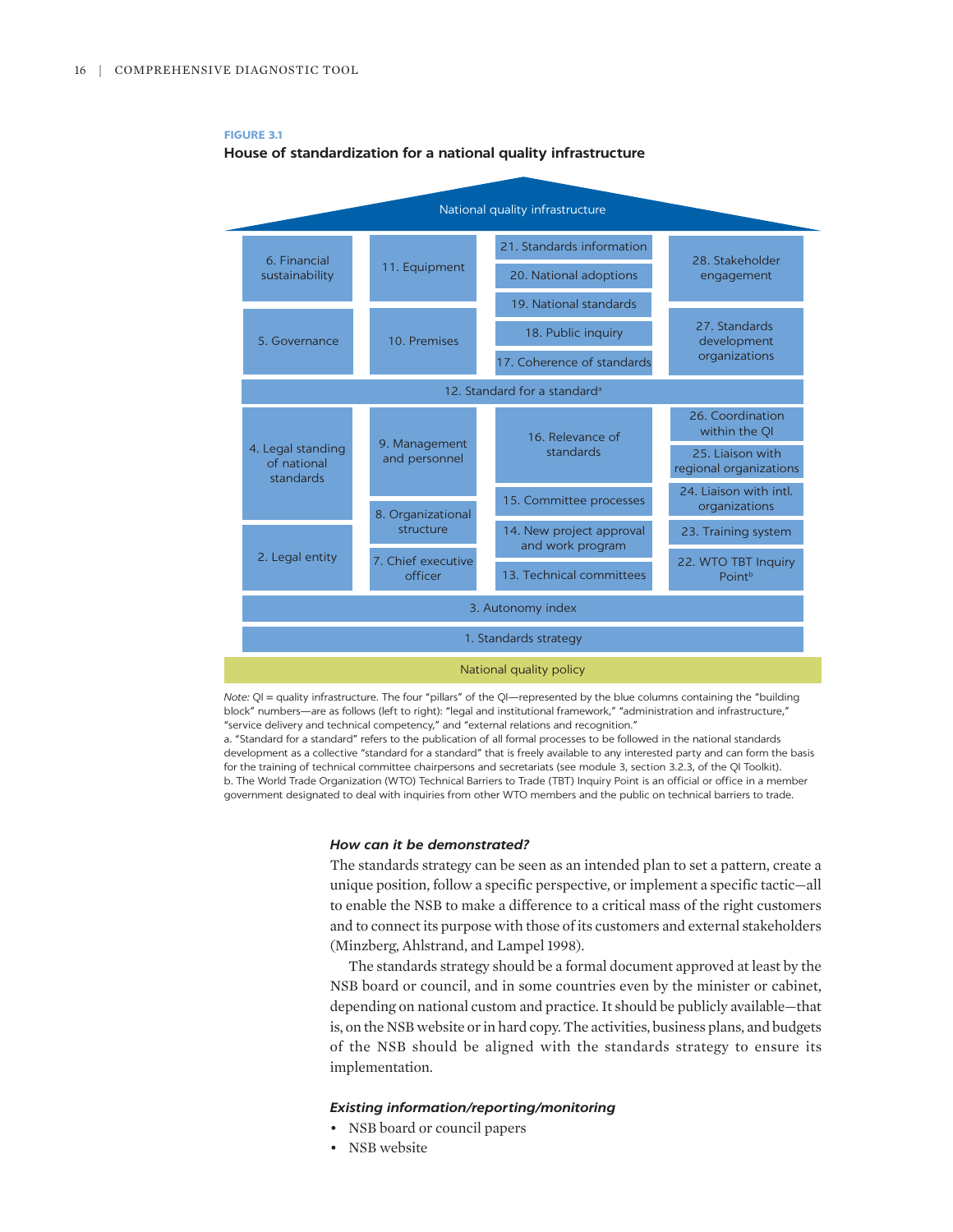- Relevant ministry (for example, Trade and Industry) website
- Annual reports of the NSB

# **3.2.3 Legal entity (building block no. 2)**

#### *What is meant*

```
Fundamental The NSB shall be a legal entity, or a defined part of a legal entity, such 
    that it can be held legally responsible for its standards development and 
    publication activities. The NSB may be a governmental department, an 
    institution of public law (such as a statutory body), a not-for-profit 
    private company, or a for-profit private company.
```
#### *How can it be demonstrated?*

The NSB shall be established by legislation or articles of incorporation as relevant. Legislation may be a Standards Act or a similar law. Articles of incorporation are required for the NSB to be registered as a private company in terms of company legislation. The legislation or articles of incorporation must define, at a minimum, (a) the NSB's governance, financial provisions, and responsibilities and functions; and (b) the development, publication, and legal standing of national standards (if the NSB is a governmental body). The responsibilities should include representing the country in international standards forums.

If the NSB is a private company, then a formal agreement must exist between the NSB and the government in which the NSB is given the mandate to operate as the NSB, to develop and publish national standards, and to represent the country at the international level regarding standardization. In this case, the legal standing of national standards must additionally be defined in a legally defensible way.

To ensure that the responsibilities and functions of the NSB remain relevant in a changing international and regional standards environment, the legislation or articles of incorporation should be reviewed and modernized every five to eight years. The same applies to the formal agreement between the government and the NSB as a private company. Failure to do so could hinder the NSB in playing its national, regional, or international roles effectively and efficiently in the medium to long term.

## *Existing information/reporting/monitoring*

- Standards Act, decree, regulation, or similar law
- Articles of incorporation as a private company
- NSB's website and annual reports

# **3.2.4 Autonomy (building block no. 3)**

#### *What is meant*

Major It is good practice for an NSB to move toward a market-economy model of increased institutional autonomy, as opposed to being fully controlled by government. This model gives it the management responsibility and freedom to operate effectively in the marketplace (Racine 2011).

# *How can it be demonstrated?*

There are generally nine elements that can be considered to determine a legal autonomy index of the NSB. This is not an absolute number but a good indicator. Does the NSB have the autonomy and the authority to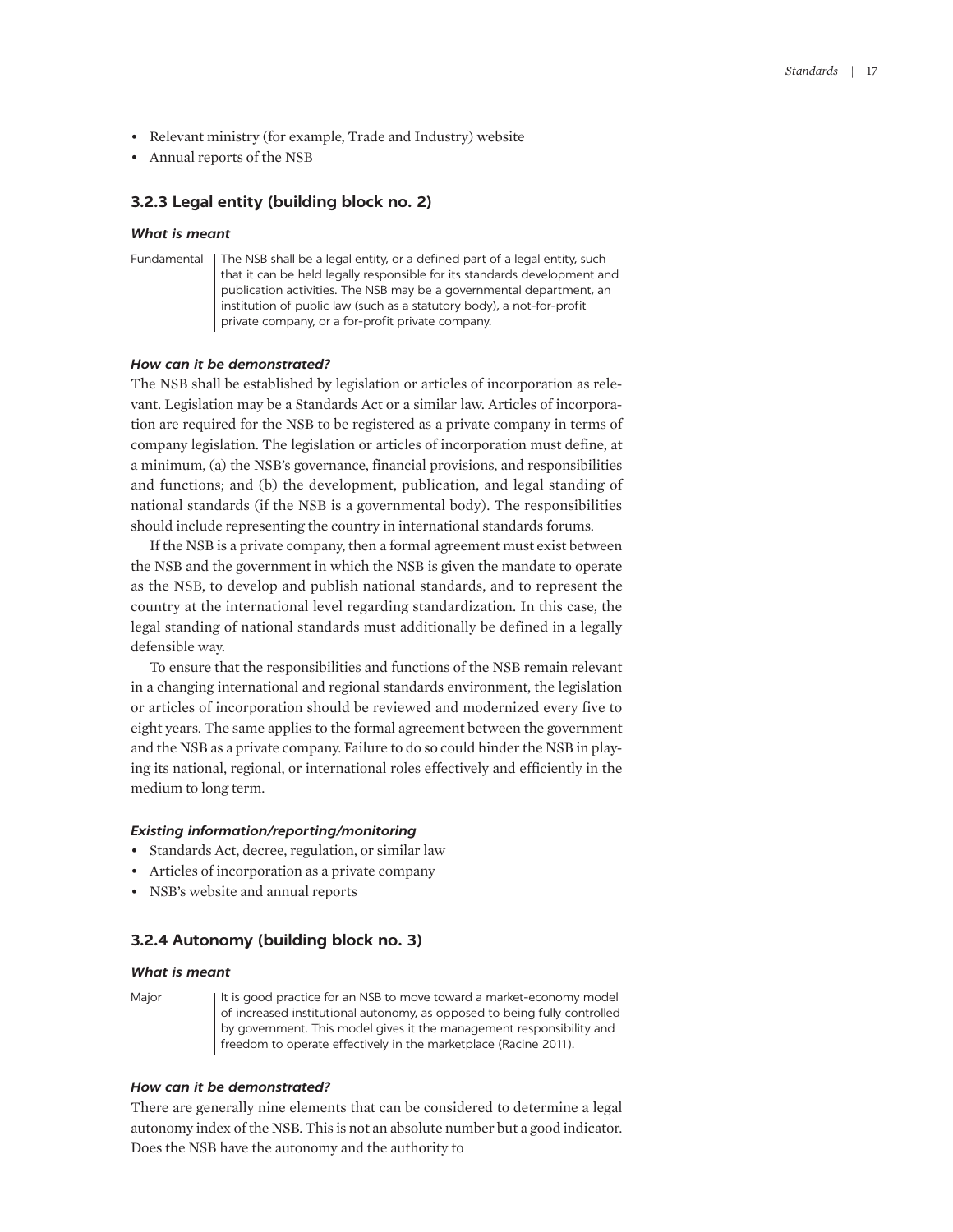- Adopt and revoke standards;
- Determine the positions and staffing of its workforce;
- Determine the salaries of its workforce;
- Select its workforce;
- Create new administrative divisions;
- Determine its own budget;
- Determine the fees of standards publications;
- Offer new services or initiate new activities; and
- Solicit membership in international or regional standardization organizations and sign international agreements?

# *Existing information/reporting/monitoring*

- Standards Act, decree, regulation, or similar law
- Articles of incorporation as a private company
- NSB council or board policy papers
- NSB's website and annual reports
- Government regulations regarding rules of employment (if the NSB is a governmental body or a body of public law)

## **3.2.5 Legal standing of national standards (building block no. 4)**

#### *What is meant*

| $\sim$<br>۰. |
|--------------|
|--------------|

National standards can be the basis of technical regulation or can be referenced directly in the same; they can form part of contractual obligations between the purchaser and supplier; and they can be indicators of good practice in court proceedings. Therefore, it is good practice to provide them with authoritative standing within the legal system of the country, even though they are considered to be voluntary in their application in the WTO TBT Agreement context.

# *How can it be demonstrated?*

In the Standards Act or a similar law, national standards are given standing within the legal system of the country, and normative-type documents published by other entities should not enjoy this privilege. In some countries, this means approved national standards have to be listed in the official government journal or gazette at least by number and title. The same applies to revised or withdrawn national standards. Furthermore, regulatory authorities must be given the mandate to reference national standards by number and title in legislation (typically in technical regulations, sanitary and phytosanitary [SPS] measures, and the like) without having to replicate the complete text of the standard. This mandate confers legislative legitimacy on the national standard.

## *Existing information/reporting/monitoring*

- Standards Act, decree, regulation, or similar law
- Formal agreement between the NSB and government
- Official government journal, gazette, or similar publication

#### **3.2.6 Governance (building block no. 5)**

#### *What is meant*

Fundamental | The NSB should have a board or council in charge of strategy approval and overall fiduciary responsibilities, whether the board or council is appointed by a relevant minister or by shareholders (in the latter case, if the NSB is a private company).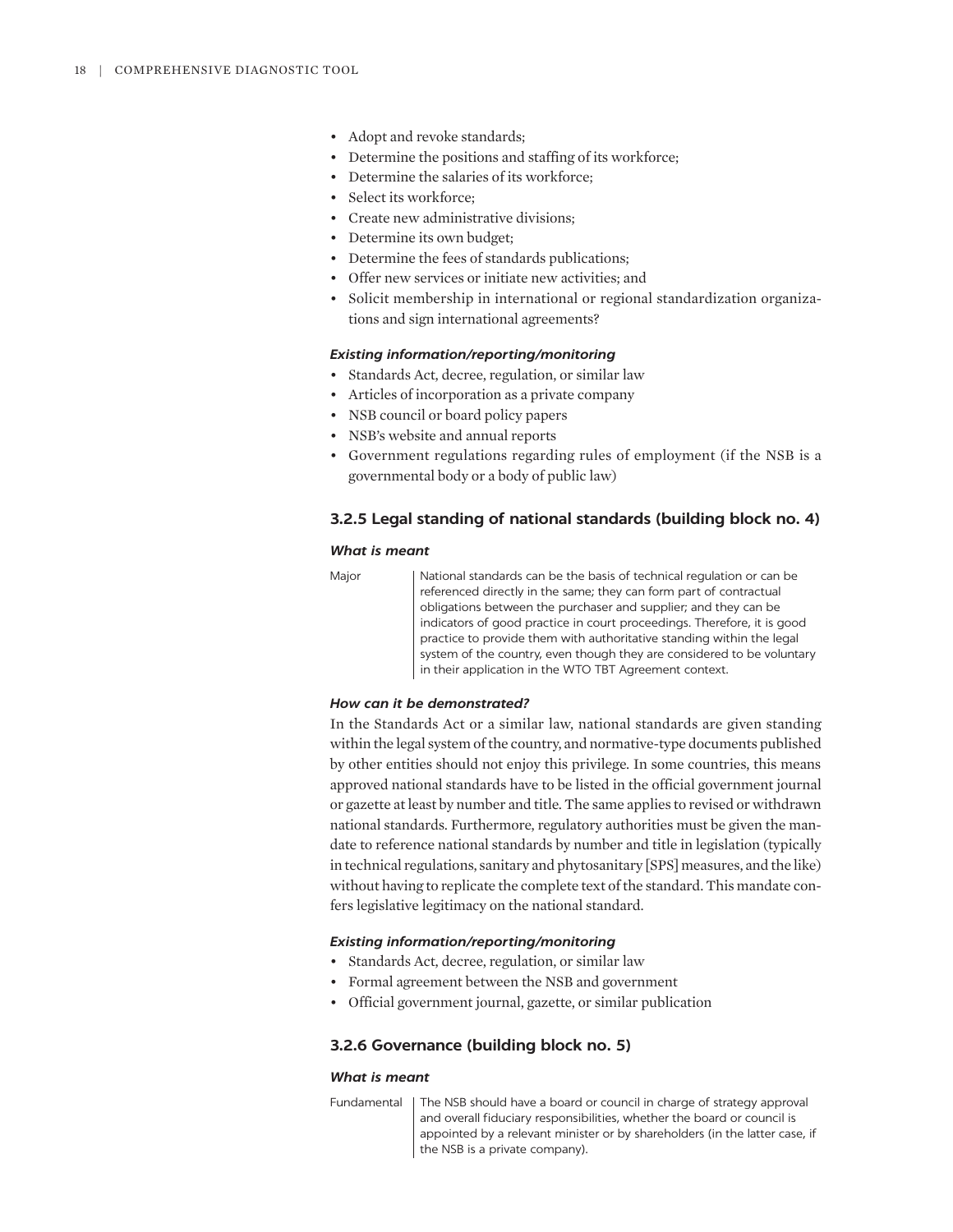Major Good governance models suggest that the members of the board or council should be individuals with specific knowledge regarding standardization and market realities.

## *How can it be demonstrated?*

The actual composition of the council or board must be considered. The number of members, as well as the balance between industrialists, academia, and public servants is important. The more-progressive NSBs have more industrialists than public servants on their councils or boards. The industrialists are appointed in their individual capacities and not as representatives of business or industry associations. Lower-level functionaries of business or industrial associations are not the greatest representatives of those associations to include on a council or board.

The members of a council or board, however appointed, should be selected for their knowledge, experience, or qualifications relating to the functions of the NSB, particularly regarding business management, finance, marketing, local and international standardization, and technical infrastructure matters (ISO and UNIDO 2008). The council or board should include 12–15 members. Depending on the custom and practice of the country, good governance principles suggest that the chief executive officer (CEO) of the NSB should be a full member of the council or board. Whatever the case, the CEO should only be an ordinary member of the council or board (that is, he or she is not allowed to hold the position of chair or vice-chair) to ensure proper oversight of the NSB by the council or board.

The council or board should have the mandate or authority to (a) approve the business, standards, and marketing strategies of the NSB; (b) appoint the CEO and consider his or her performance; (c) oversee the financial integrity of the NSB; (d) approve the budget and monitor performance of the NSB against the budget; (e) approve the organizational structure; (f) establish the standards approvals committee; and (g) hear final appeals against approved standards.

## *Existing information/reporting/monitoring*

- Standards Act, decree, regulation, or similar law
- Articles of incorporation as a private company
- NSB council or board policy papers
- NSB's website and annual reports
- Government regulations regarding public entities
- NSB council or board committee structures

# **3.2.7 Financial sustainability (building block no. 6)**

#### *What is meant*

Fundamental | The finances for the NSB can be provided from government sources, membership fees, sales of standards and information, financial support from industry and other stakeholders, and profits generated by conformity assessment services (ISO 2010). Whatever the source of funding, there should be assurances that it would be adequate also in the medium to long term.

# *How can it be demonstrated?*

For most NSBs, especially in low- and middle-income countries, sales of standards are nowhere near sufficient to cover the cost of standards development and publication. Therefore, for government-type NSBs (see section 3.2.3), the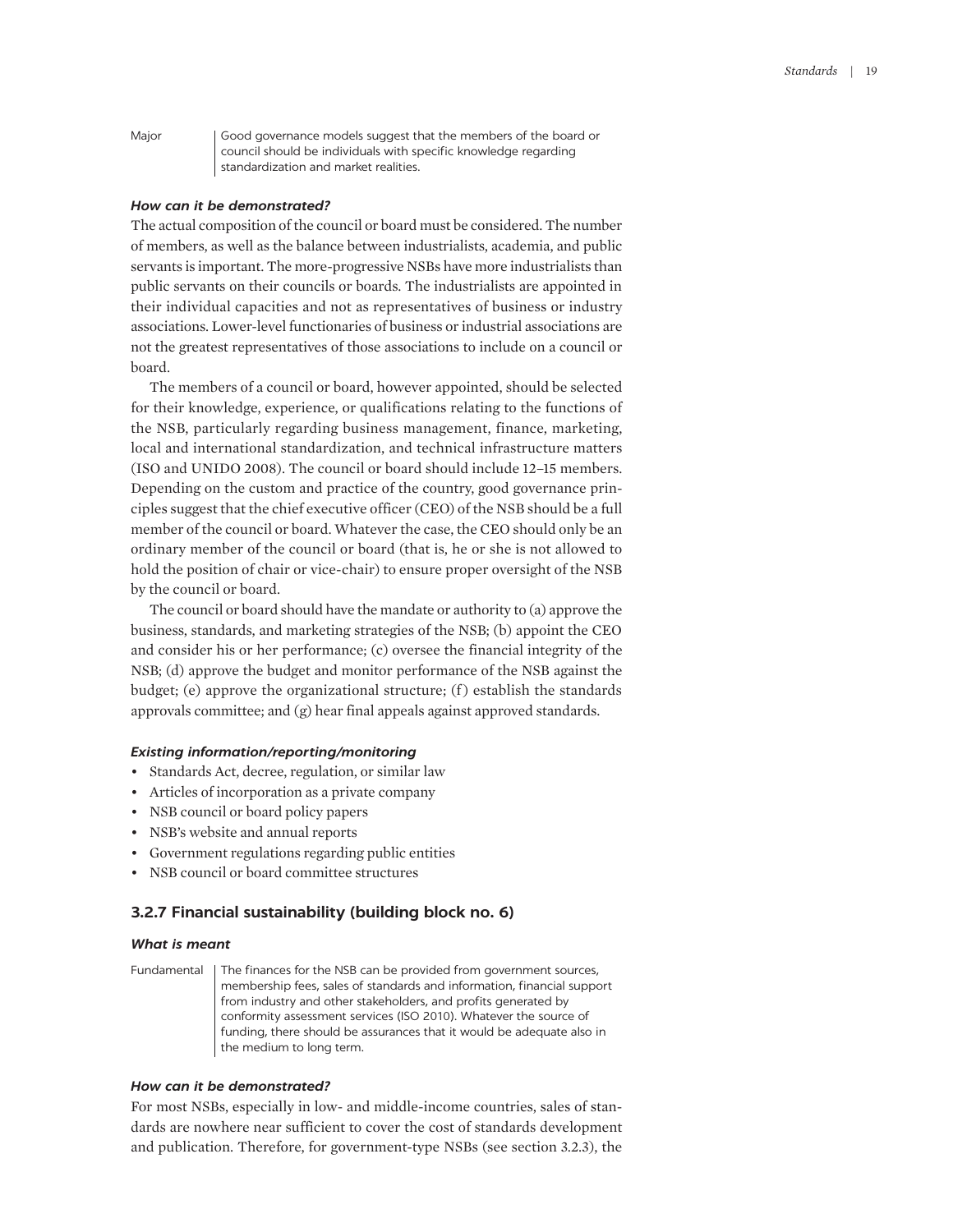bulk of the finances will probably be provided through government budgets. For private sector NSBs, profits from conformity assessment services are frequently the major source of funding. Care should be taken that the provision of finances does not unduly influence the decisions on the development of standards as determined by demand of the broader stakeholders.

The NSB's overall financial situation of the past three to five years would be a good indication of its financial sustainability. The situation should show a positive trend over the years under review. The income generated from standards sales would be a further indicator that should show a positive trend. A formal government commitment to support the NSB in its standards development, publication, and information activities, as well as specific financial support for its international and regional liaison activities, are positive indicators of the NSB's financial sustainability.

## *Existing information/reporting/monitoring*

- National quality policy
- Annual government budget allocations
- Annual reports of the NSB
- Monthly and annual financial statements of the NSB
- Monthly figures for standards sales

# **3.3 PILLAR 2: ADMINISTRATION AND INFRASTRUCTURE**

#### **3.3.1 Benchmark and significance**

Form follows function, and the organizational structure of the NSB should be conducive to providing the full complement of standardization services effectively and efficiently according to the needs of its stakeholders. Good governance principles require the NSB to have a proper management executive, and the standards value chain indicates that the NSB should have divisions dedicated to the development of standards; editing and publication of the same; and a standards information service ably supported by the necessary corporate services, such as finance, human resources, training, and facility services. If the NSB also provides conformity assessment services, then the organizational structure should ensure that standards development is independent from other business influences.

## **3.3.2 Chief executive officer (building block no. 7)**

#### *What is meant*

Fundamental The chief executive officer (here referred to as the CEO, whatever the actual title) is responsible for leading the development and execution of the NSB's long-term strategy with a view to fulfilling its reason for existence. The CEO acts as a direct liaison between the board or council and management of the NSB and communicates to the board or council on behalf of NSB management. The public face of the NSB is the CEO rather than the chair of the board or council. The CEO could be a full member of the board or council, depending on the custom and practice of the country; but whatever the case, the CEO should only be an ordinary member of the council or board (that is, he or she is not allowed to hold the position of chair or vice-chair) to ensure proper oversight of the NSB by the council or board.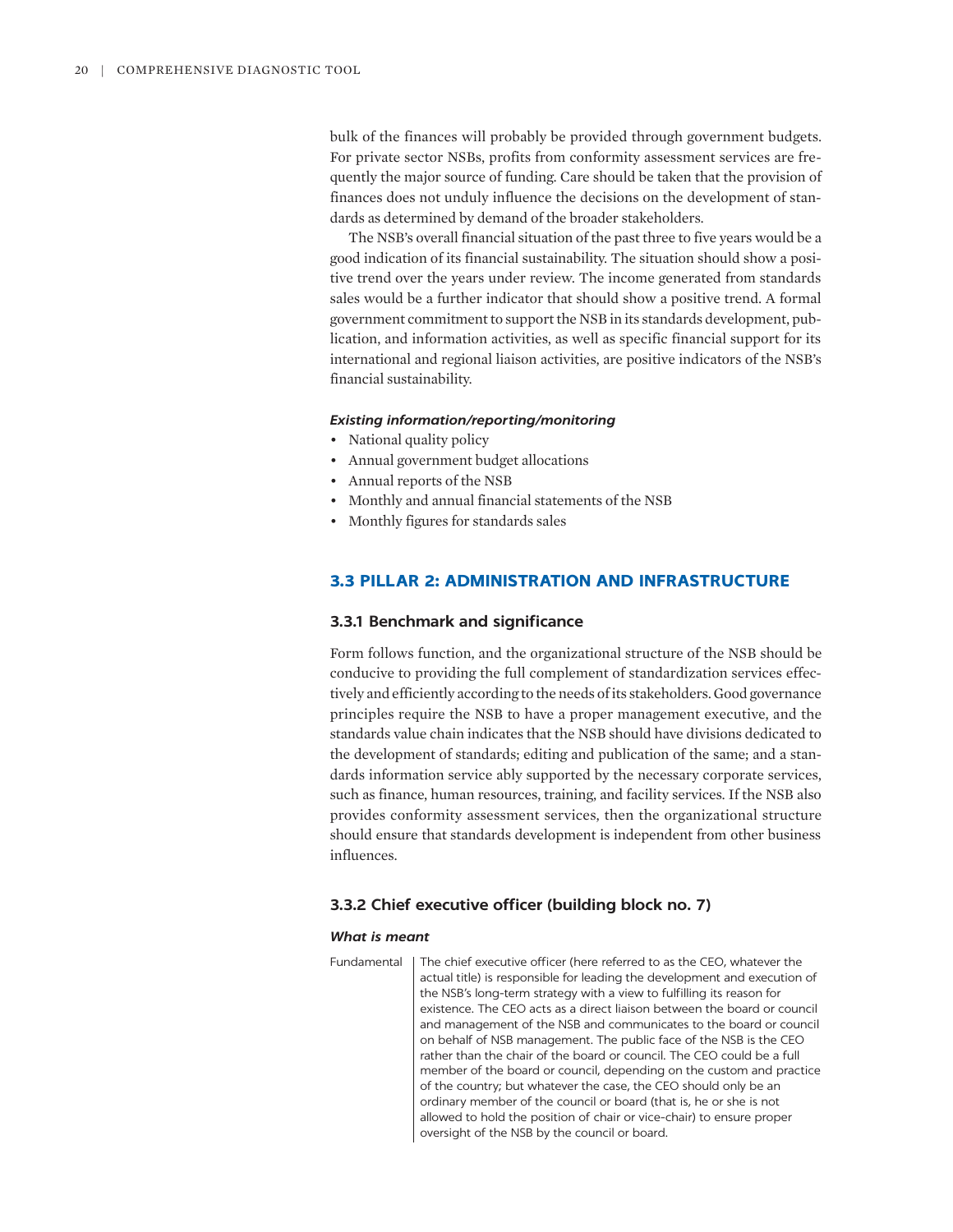Minor | Depending on the legislation, custom, and practice relevant to the NSB, the CEO may be appointed by the relevant minister or the board or council. Recent tendencies suggest that the CEO should be appointed for only a limited period, typically five years. He or she can be reappointed if relevant key performance indicators are more than fulfilled.

## *How can it be demonstrated?*

There is no standardized list of an NSB CEO's major functions and responsibilities, but the typical functions include the following:

- Supports operations and administration of the board or council by advising and informing its members, interfacing between the board or council and the staff, and supporting the board or council's evaluation of management executives
- Oversees the design, marketing, promotion, delivery, and quality of programs, products, and services regarding standardization
- Recommends the annual budget for board or council approval and prudently manages the NSB's resources within those budget guidelines according to current laws and regulations
- Effectively manages the human resources of the NSB according to authorized personnel policies and procedures that fully conform with current laws and regulations
- Ensures that the NSB and its mission, programs, products, and services are consistently presented with strong, positive images to relevant stakeholders
- Oversees fundraising planning and implementation, including identifying resource requirements, researching funding sources, and establishing strategies to approach funders

## *Existing information/reporting/monitoring*

- Relevant legislation (Standards Act or similar law) or articles of incorporation
- Official ministerial decisions
- Board or council decisions and minutes
- Official CEO job description
- Agreed-upon CEO key performance indicators

# **3.3.3 Organizational structure (building block no. 8)**

# *What is meant*

| Major | The standards value chain has a number of distinct elements:<br>(a) standards development; (b) editing, approval, and publication; and<br>(c) standards information. It therefore follows that the organizational<br>structure of an NSB should have divisions that optimally support this<br>standards value chain. |
|-------|----------------------------------------------------------------------------------------------------------------------------------------------------------------------------------------------------------------------------------------------------------------------------------------------------------------------|
| Major | Furthermore, because standards services are seldom self-sufficient in<br>low- and middle-income countries and have to be funded by<br>government, the organizational structure should facilitate the<br>determination of these finances.                                                                             |
| Major | The funding of the development and publication of standards by the<br>state or another stakeholder should not negatively affect the<br>independence of the NSB in making appropriate decisions regarding<br>the choice of standards to be developed in accordance with appropriate<br>demand assessments.            |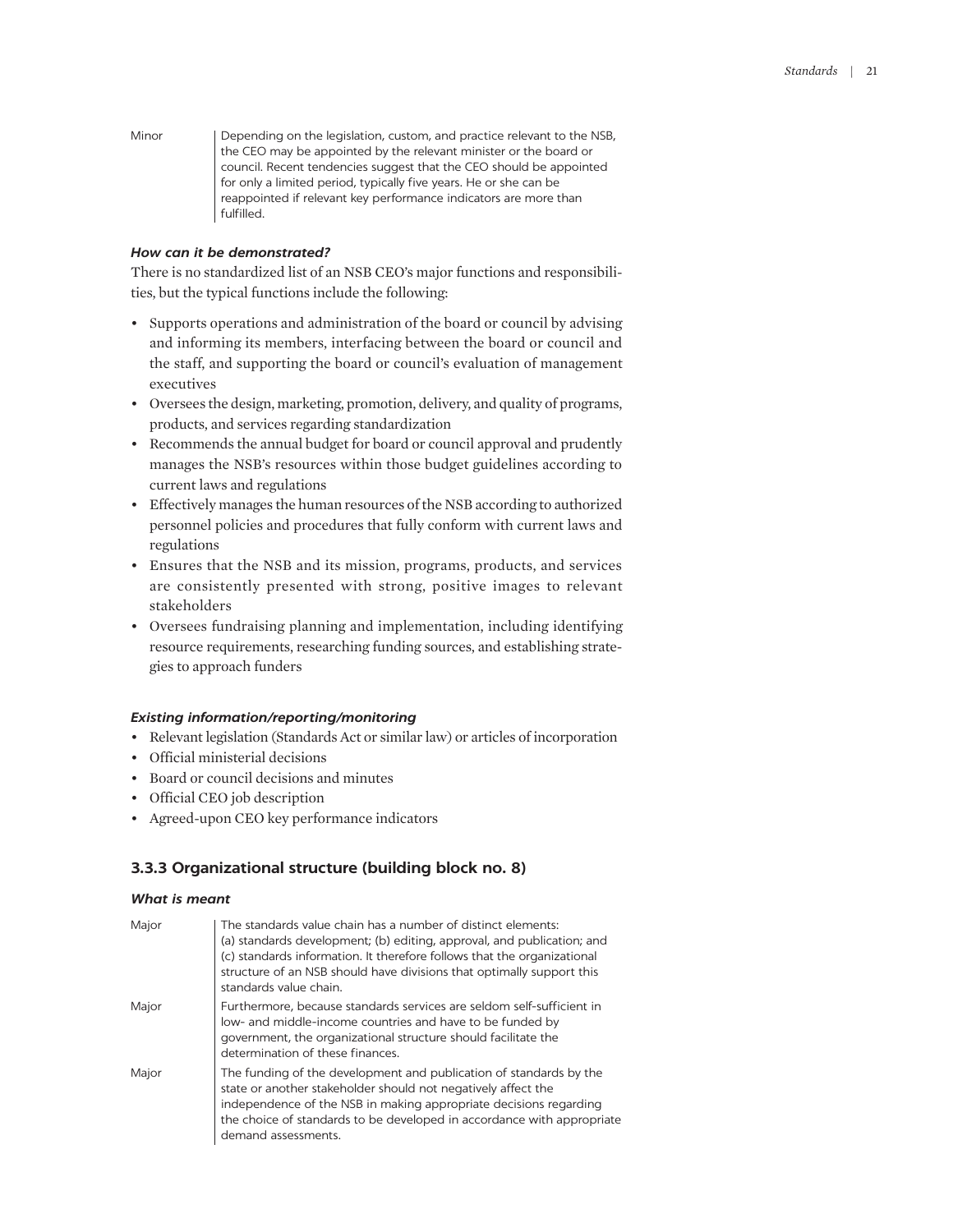#### *How can it be demonstrated?*

A typical organizational structure of an NSB that also provides conformity assessment services is shown in figure 3.2. This would be the case for the vast majority of ISO members that are low- or middle-income countries. Another possibility could be that the organization serving as the NSB is also the national accreditation body, in which case the conformity assessment departments would be replaced by the necessary accreditation departments. In a few instances, the NSB would only be responsible for the development and publication of national standards, in which case the standards divisions and support divisions would be the only relevant ones.

A clean structure (figure 3.2) will enable clear identification of the finances for the standards activities for the common good, which may have to be funded by government in most low- and middle-income countries. Conformity assessment services that can be considered commercial should be fully paid for by the customers. The corporate services are overhead, and these can be allocated to the other divisions in an equitable manner.

As for the organizational structure within the standards department, it is important that the editing division be completely separated from standards development divisions because editing is the final quality control on the integrity of draft standards before they are approved. Standards development can consist of a number of sectoral divisions, depending on the number of technical committees that have to be managed. In smaller NSBs, standards information, sales, and the WTO TBT Inquiry Point are frequently combined. The inclination to attach the TBT Inquiry Point to the office of the CEO (because it supposedly

#### **FIGURE 3.2**

## **Typical NSB organizational structure in a low- or middle-income country**



*Note:* CEO = chief executive officer; IT = information technology.

a. The World Trade Organization (WTO) Technical Barriers to Trade (TBT) Inquiry Point is an official or office in a member government designated to deal with inquiries from other WTO members and the public on technical barriers to trade.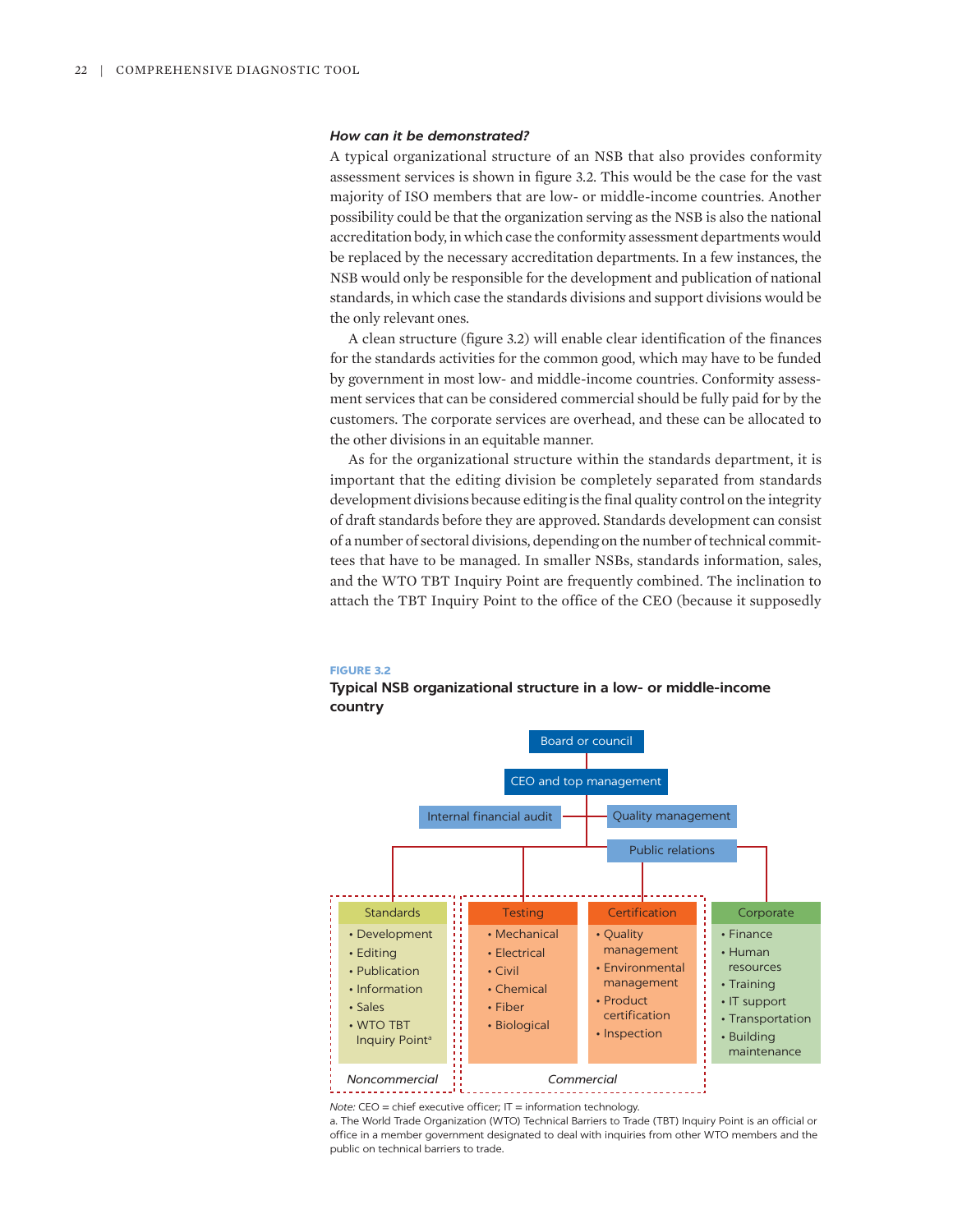deals with high-level foreign entities) is counterproductive; it should remain close to the standards information center.

# *Existing information/reporting/monitoring*

- Approved organizational structure
- Board or council decisions
- Ministerial decisions
- Financial system documentation

#### **3.3.4 Management and personnel (building block no. 9)**

# *What is meant*

Major | Standards development, publication, and information are largely people-based activities operating within formal processes supported by an effective information technology (IT) system. Management and personnel must therefore have the appropriate skill sets assured by appropriate training, qualifications, and experience. These would include management and technical knowledge, project management skills, and language proficiency as required by the various activities of the standards value chain.

#### *How can it be demonstrated?*

In the first place, the NSB should operate with an organizational structure approved by either the board or council or the relevant minister. For each of the positions, the skill set (qualifications, training, and experience) should be clearly and formally stated. The ratio between technical and administrative staff is a good indicator of efficacy, with administrative staff being no more than 20 percent of the total a good guideline.

Second, there should be few staff vacancies on either the management or technical levels; more than 95 percent of those positions should remain filled. Anything less indicates that the NSB cannot operate effectively or efficiently. Staffing challenges often include a lack of skilled people in the country, but even more so, inadequate remuneration (resulting in the departure of trained staff for more lucrative offers elsewhere).

## *Existing information/reporting/monitoring*

- Approved organizational structure
- Actual staffing levels
- Staff turnover figures

## **3.3.5 Premises (building block no. 10)**

#### *What is meant*

Minor | As a premier QI organization, the NSB should occupy premises appropriate to its status, and the premises should facilitate optimum service delivery. The premises should be situated in an area accessible to its customers. Environmental disturbances and challenges should be kept to a minimum.

# *How can it be demonstrated?*

In the first place, the premises of the NSB should create the feeling of professionalism and be inviting; occupying a run-down, dirty government building is not a good idea. In the same vein, the premises should not be so pretentious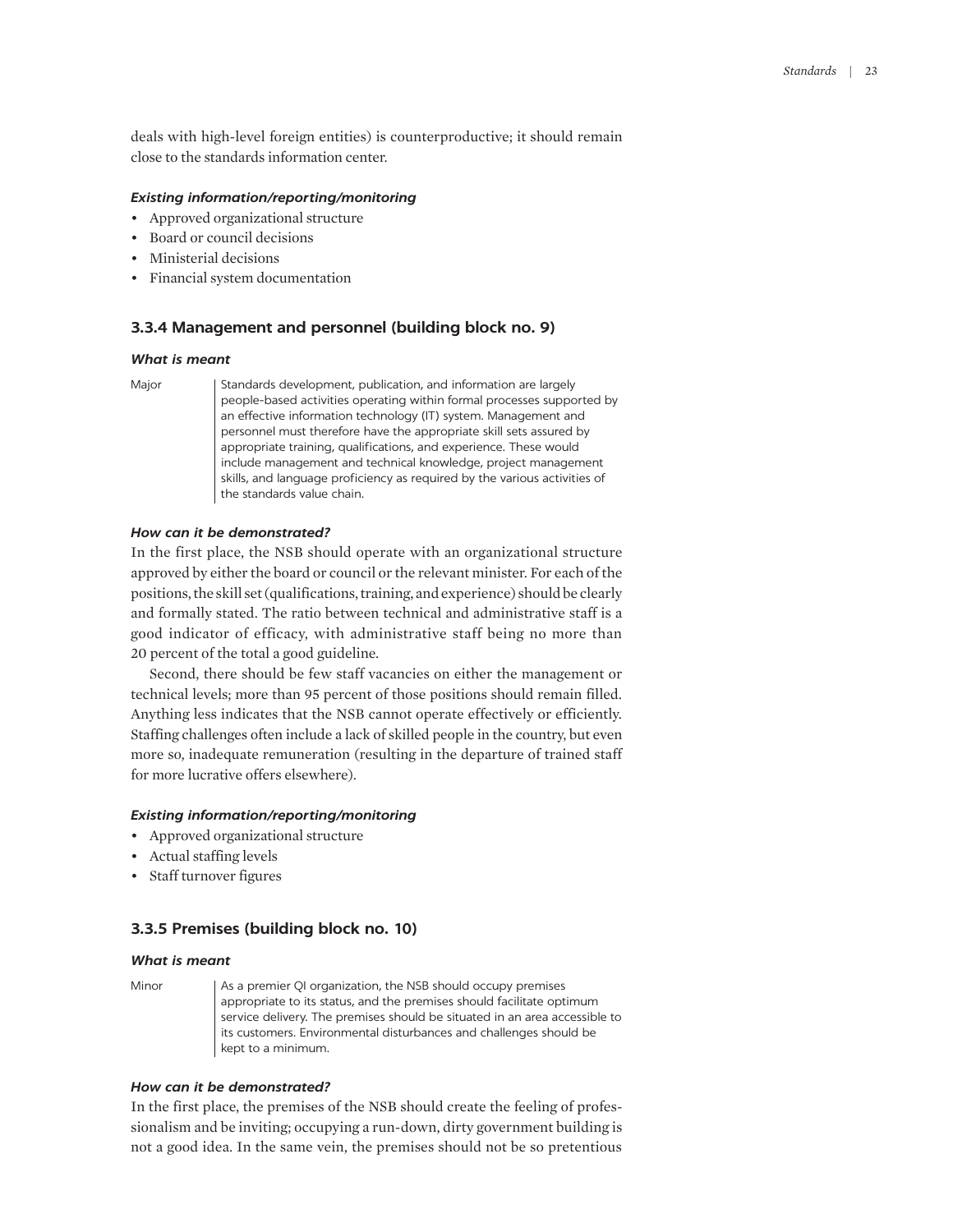that customers get an impression of money spent unnecessarily on wasted space and gimmicks. Access to the premises should be relatively easy; that is, having them in the middle of the city with congested traffic conditions is not a good idea, nor is locating them on the city's outskirts far from everything and everybody. Poor siting will make it difficult for customers to reach the NSB and be a disincentive for members of technical committees to attend meetings.

Over and above the necessary office space for the staff, the premises should have a number of meeting rooms of appropriate size and IT support for holding technical committee meetings. The standards information center should be easily accessible from the main entrance, preferably directly. It should also be given special attention because it is often the first encounter that customers will have with the NSB. As such, it should exude an aura of professionalism and modern design as an information center. It should have ample space for customers to browse through standards, and standards sales should be adjacent to it, making the whole experience of obtaining standards information and purchasing standards a pleasurable one.

#### *Existing information/reporting/monitoring*

- Consideration of the NSB premises in relation to design, access, and maintenance
- Review of technical committee meeting rooms and facilities
- Review of the standards information center

# **3.3.6 Equipment (building block no. 11)**

## *What is meant*

Major The development of standards has become totally reliant on electronic media. The NSB should therefore have a modern IT system and good connectivity to the Internet. Technical committee rooms and the standards information center should be appropriately equipped (for example, with digital projection, monitors, and so on). Staff should have access to computers and a workable intranet system.

#### *How can it be demonstrated?*

The Internet connection of the NSB should be of a high quality. Communications between the NSB and its peers elsewhere in the world and with regional and international standards organizations are totally electronic; that is, fast download bit rates and uncapped data are required. Staff members, especially those involved in standards development and information, should have computers linked to an efficient intranet system.

In the standards information center, an adequate number of monitors should be provided on which customers can browse through national, regional, and international standards without NSB staff having to print anything. A printon-demand system should be available to print the standards that customers wish to purchase while they wait a few minutes.

- Consideration of the NSB intranet system and its connectivity to the Internet in relation to access and maintenance
- Review of availability of IT equipment and services to relevant staff
- Review of the standards information center's IT equipment and maintenance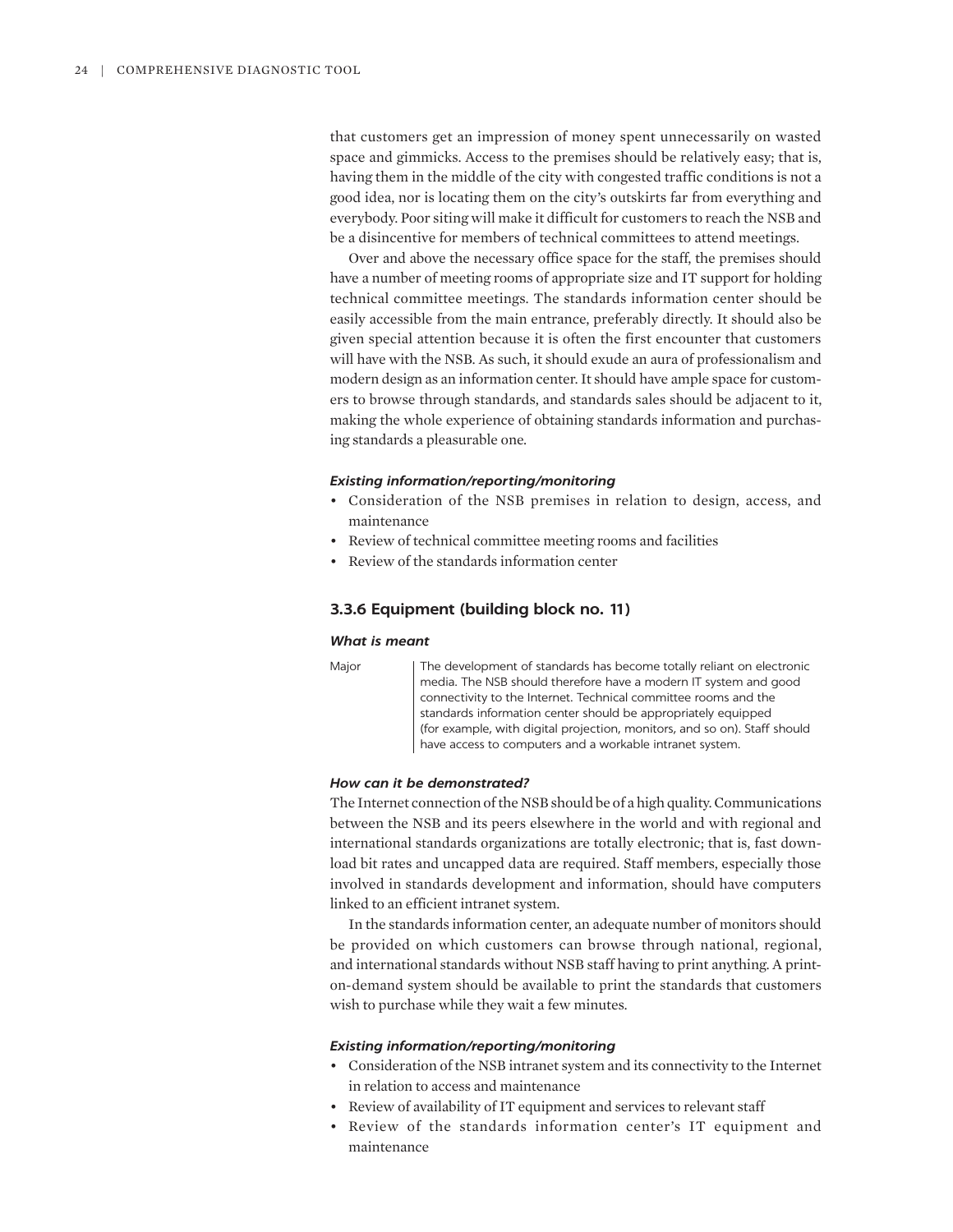# **3.4 PILLAR 3: SERVICE DELIVERY AND TECHNICAL COMPETENCY**

# **3.4.1 Benchmark and significance**

No international standards have been published that standards bodies can use for evaluating their own competence, as is the case for metrology institutions (for example, in ISO/IEC 17025, "General Requirements for the Competence of Testing and Calibration Laboratories") or for accreditation bodies (for example, in ISO/IEC 17011, "Conformity Assessment—General Requirements for Accreditation Bodies Accrediting Conformity Assessment Bodies"). Hence, no international peer recognition systems exist for standards bodies as they do for metrology (the International Bureau of Weights and Measures [BIPM] and International Organization of Legal Metrology [OIML]) and for accreditation (the International Laboratory Accreditation Cooperation [ILAC] and International Accreditation Forum [IAF]).

There are, however, internationally agreed-upon principles that form the basis of good standardization practice (GSP) that standards bodies can and must aspire to. GSP includes the methods or techniques that (a) have been generally accepted as superior to any alternatives because they produce results superior to those achieved by other means, and (b) have become a standard way of doing things regarding the development and publication of standards and related information systems.

Six of these principles have been codified in the WTO TBT Agreement and in decisions of its Committee on Technical Barriers to Trade (WTO 2000), as discussed further in module 3, section 3.4, of the QI Toolkit: transparency; openness; impartiality and consensus; effectiveness and relevance; coherence; and development dimension. Organizations, such as the ISO, added three more to this list (ISO 2010): stakeholder engagement, due process, and national implementation.

Although these nine principles were established for international standardization, they are just as relevant for regional and national standardization. Other definitive documents include the ISO/IEC Directives, Parts 1 and 2 (ISO 2017), and "ISO/IEC Guide 59: Code of Good Practice for Standardization" (ISO and IEC 1994). The former guide the international standards development process, but they can likewise be made applicable to regional or national standards bodies.

A few of the high-income economies are "standards makers" at the international level. Low- and middle-income countries, on the other hand, are invariably "standards takers"; that is, they adopt international standards rather than developing indigenous standards from basics. This has a marked influence on the format of their national standards: namely, 80–90 percent of their national standards would be adoptions of international standards. The standards development process should be shaped accordingly.

### **3.4.2 Standard for a standard (building block no. 12)**

#### *What is meant*

Major The standards development and publication process must be open and transparent. The process must be publicly known, and the NSB must abide by it.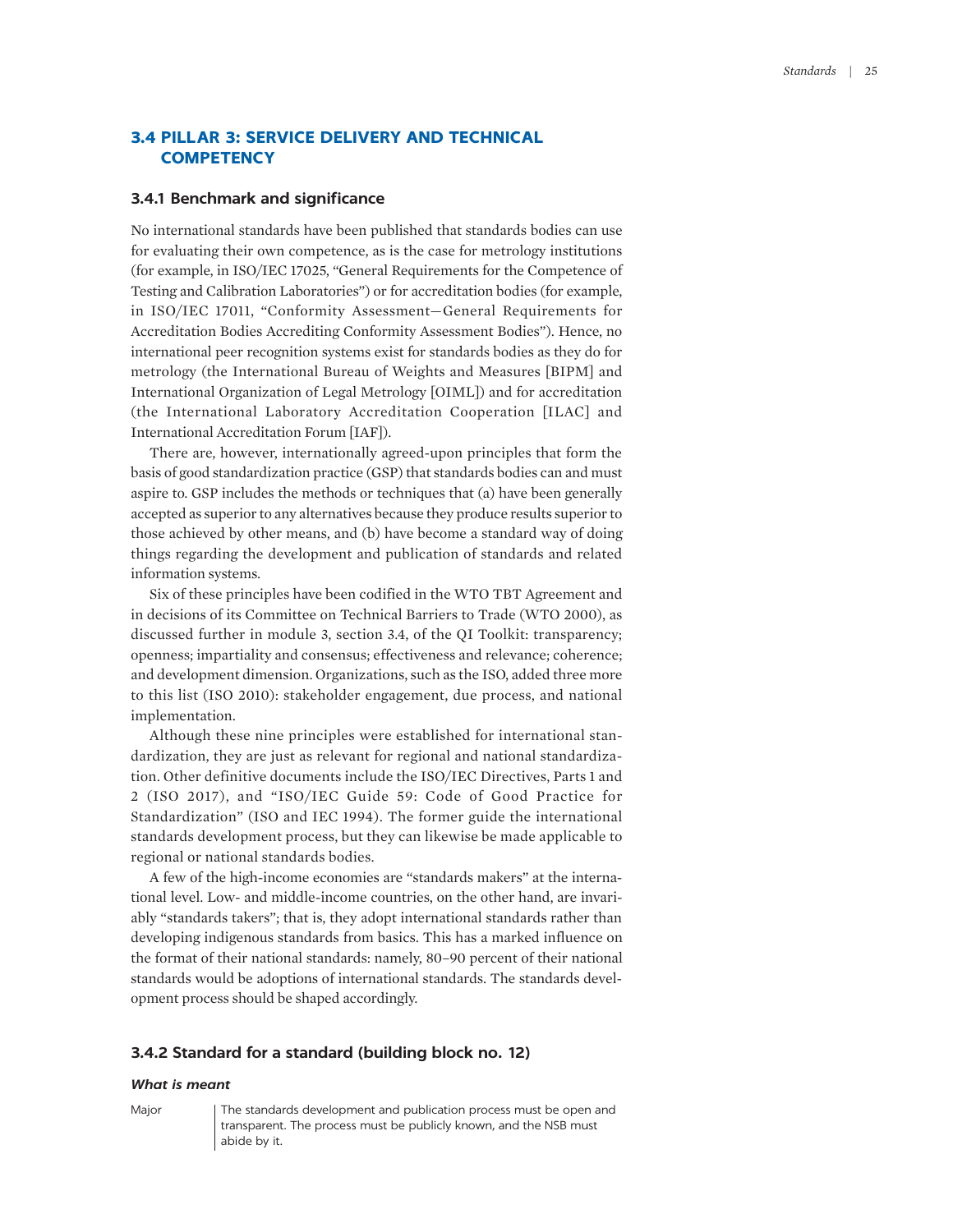#### *How can it be demonstrated?*

The best-practice model to make the standards development and publication process publicly known is to develop, approve, and publish a "standard for a standard." This normative document will include the principles for the complete standards development process—from approval of a new work item, the technical committee stages, and public inquiry to the editing, approval, and final publication of the standard, including regular review of the standard over time. It should also include a process to appeal the publication of specific standards. The process must be based on the internationally agreed-upon standards development value chain, as provided for in the ISO/IEC Directives, Parts 1 and 2 (ISO 2017), and as transcribed for the national situation. The "standard for a standard" should be made available free of charge to any interested party.

The "standard for a standard," which primarily contains the principles of the standards development process, must be supported by NSB internal procedures and work instruction-type documents aligned with the "standard for a standard" that guide the activities of the whole standards department. These should be part and parcel of the quality management system operated by the NSB and subject to documentation control—for example, as provided for in ISO 9001 ("Quality Management Systems—Requirements").

#### *Existing information/reporting/monitoring*

- Standards catalog
- Quality management system documentation

# **3.4.3 Technical committees (building block no. 13)**

#### *What is meant*

| Fundamental | Standards are developed by technical committees (including<br>subcommittees and working groups) as established by the NSB, yet they<br>are representative of interested parties coming from the broader<br>stakeholder group of the NSB. Interested parties could include<br>ministries, public authorities, business, industry, consumers, academia,<br>and civil society. |
|-------------|-----------------------------------------------------------------------------------------------------------------------------------------------------------------------------------------------------------------------------------------------------------------------------------------------------------------------------------------------------------------------------|
| Fundamental | Membership of technical committees should be open to all but should<br>be balanced; that is, no interested party should be able to dominate.                                                                                                                                                                                                                                |

#### *How can it be demonstrated?*

When establishing a technical committee, the NSB should map its stakeholders for that committee. Thereafter, the NSB should communicate directly with possible interested parties, inviting them to participate. At the same time, the NSB should publicly announce the same on its website, for example, to ensure that unidentified interested parties can also be reached. The NSB should make a special effort to involve consumer groups and civil society because these stakeholders do not always have the people resources to participate.

The invitation should require the interested party to nominate a specific member and provide contact details. The establishment of the technical committee is approved by the NSB executive management or the board or council, as relevant. The NSB should try to achieve a reasonable balance of interested parties on the technical committee.

The NSB should retain the secretariat of the technical committee because this facilitates project management and compliance with the WTO TBT Agreement requirements to make known the overall work program of standards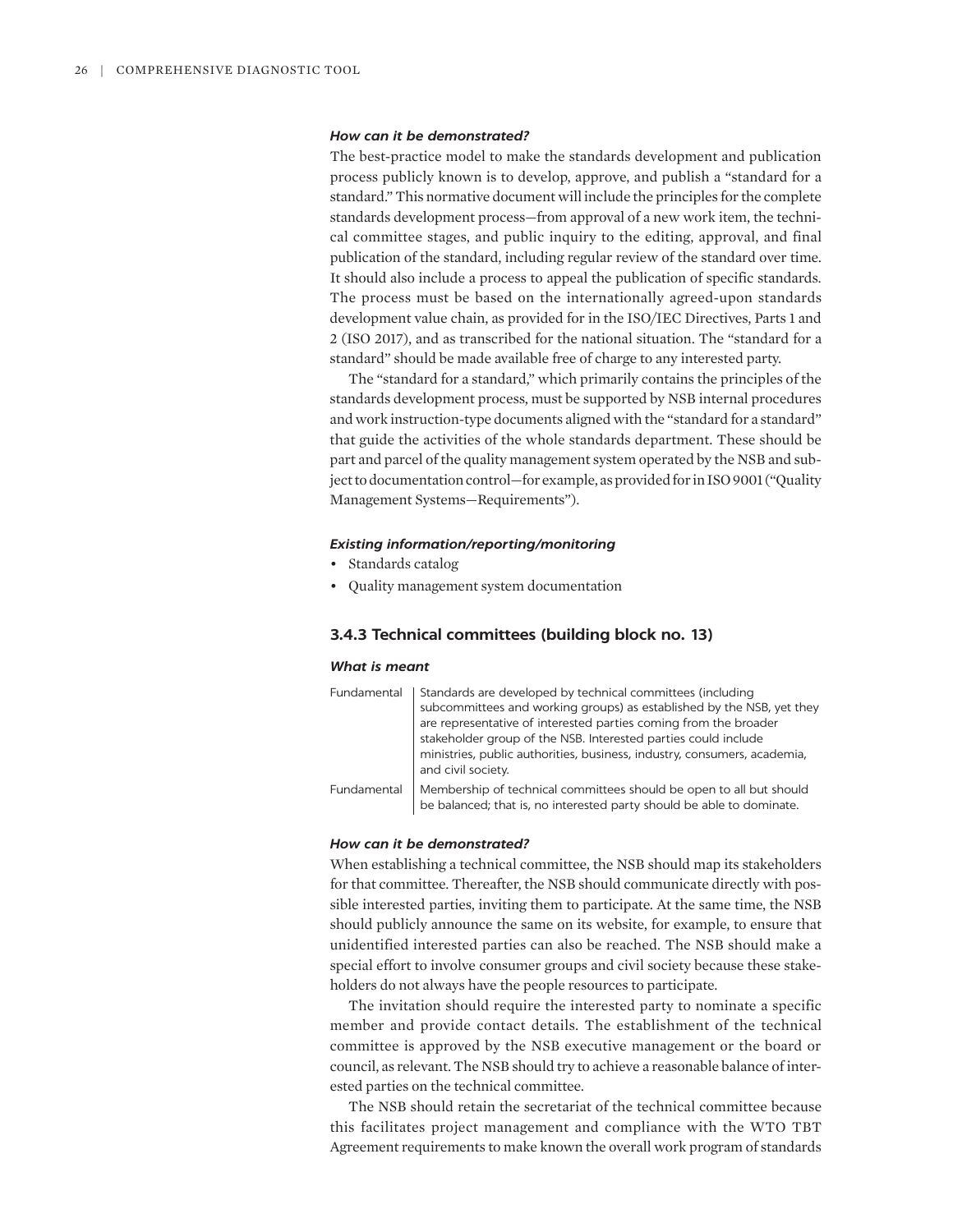development once every six months. It is good practice to select the chair from among the participants, either by the technical committee's participants themselves or by the NSB. The tenure of the chair could be limited (for example, to three to five years) to give the NSB an elegant way to replace the chair if he or she is not performing appropriately.

The scope of each technical committee should be such that it can develop a meaningful number of standards. Where the NSB also participates in international or regional technical committees, it is useful to align the scope of the national committee with that of its regional or international counterpart—that is, establishing it as a "mirror committee." In this way, national positions regarding the regional or international standard can be developed and brought to the attention of the regional or international committee. Such a construct also facilitates the voting process for regional and international standards.

## *Existing information/reporting/monitoring*

- Formal procedures for establishing technical committees
- List of technical committees, their scopes, secretariats, and chairs
- Membership lists of technical committees
- Annual evaluation of the performance of chairs and secretariats

# **3.4.4 New project approval and work program (building block no. 14)**

#### *What is meant*

| Major       | Requests for the development of a new standard could come from<br>many sources. The NSB must evaluate the request for relevance and add<br>it to its work program, if appropriate and if resources are available. |
|-------------|-------------------------------------------------------------------------------------------------------------------------------------------------------------------------------------------------------------------|
| Fundamental | The work program must be made known publicly every six months in a<br>manner compliant with WTO TBT Agreement requirements.                                                                                       |

#### *How can it be demonstrated?*

The NSB should follow a formal procedure for evaluating requests for the development of a standard. This process should be ongoing, not conducted only once a year or every six months. The procedure should include elements, such as the following:

- Determination of the standard's net value to the country
- Determination of whether development of the standard can be allocated to a current technical committee or whether a new technical committee must be established
- Availability of resources (for example, budget, human resources, and so on)
- Availability of international or regional standards that could be adopted or form the basis of the national standard
- The priority of the work
- Risks to be managed that could work against successful completion of the standard's development

At least once every six months, the standardizing body must publish a work program containing its name and address, the standards it is currently preparing, and the standards it has adopted in the preceding period—all as required by the WTO TBT Agreement. A standard is under preparation from the moment a decision has been made to develop a standard until the time that standard has been approved. The work program shall, for each standard, indicate the classification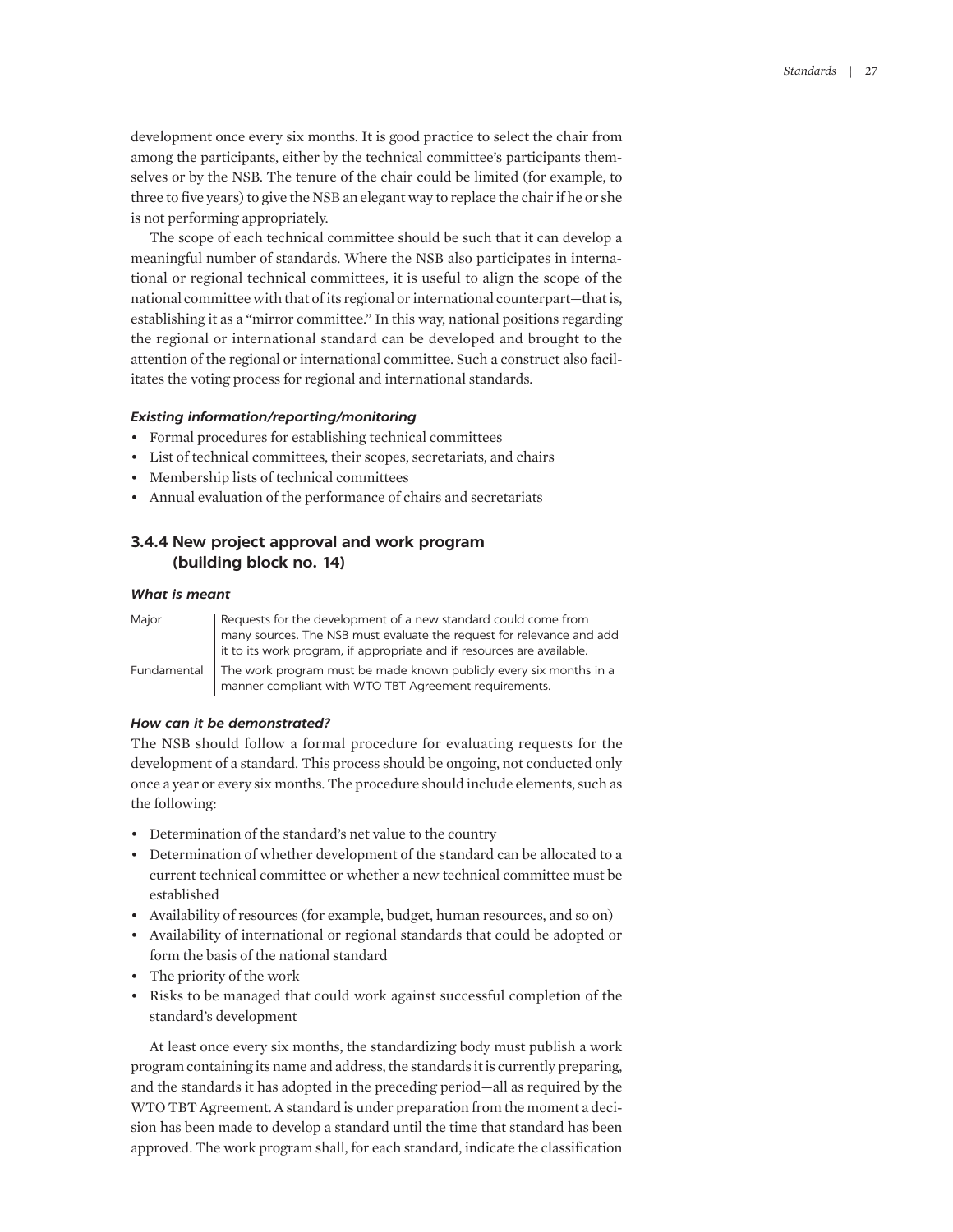relevant to the subject matter, the stage attained in the standard's development, and the references of any international standards taken as a basis. Best practice is to publish the work program on the NSB website, but its existence must be notified to the ISO.

#### *Existing information/reporting/monitoring*

- Formal procedure for new project approvals
- New project evaluation documentation
- NSB website
- Formal notification to the ISO Central Secretariat

## **3.4.5 Committee processes (building block no. 15)**

#### *What is meant*

| Major       | The technical committee should meet at appropriate intervals to                                           |
|-------------|-----------------------------------------------------------------------------------------------------------|
|             | facilitate regular attendance by all interested parties. Meeting                                          |
|             | documents must be circulated well in advance of the meeting to enable                                     |
|             | members to prepare themselves. Discussions should focus on the                                            |
|             | technical content of draft standards and less on editorial matters.                                       |
|             | All members should be given ample opportunity to participate actively.                                    |
| Fundamental | Decisions should be reached by consensus.                                                                 |
| Minor       | The technical committee should develop a business plan and update it<br>annually to guide its activities. |

## *How can it be demonstrated?*

Appropriate intervals for the meetings of technical committees could be anything from once a month to once every three months, depending on the circumstances and urgency of completing the work. Meetings scheduled weekly are counterproductive because business and industry representatives will be unlikely to attend so often owing to work pressures, and the same is true for interested parties stationed far away from the meeting venue.

Working documents, minutes, and agendas for technical committee meetings should be circulated at least two weeks beforehand. Minutes of meetings should be available within a week after the meeting. Discussions at the meeting should focus on technical issues and less on editorial matters or even on trying to translate an international standard into the local language. Translations should be provided by the NSB beforehand.

Reaching decisions by consensus is important, and application of the ISO definition of a consensus in "ISO/IEC Guide 2 Standardization and Related Activities—General Vocabulary" (ISO and IEC 2004) should be the guideline. Although voting (with appropriate criteria) is used at the regional and international levels as a measure of consensus, it may not be a good idea at the national level. The arguments as to who is eligible to vote can render such a process problematic. At the regional and international levels, the matter is less problematic because only member countries are eligible to vote.

The use of modern IT equipment (for example, computers and digital projection) during the meeting is a useful mechanism to capture decisions for all members to see as the meeting progresses, and at the end of the meeting the updated working document can be distributed immediately.

- Standard for a standard
- Formal technical committee meeting procedures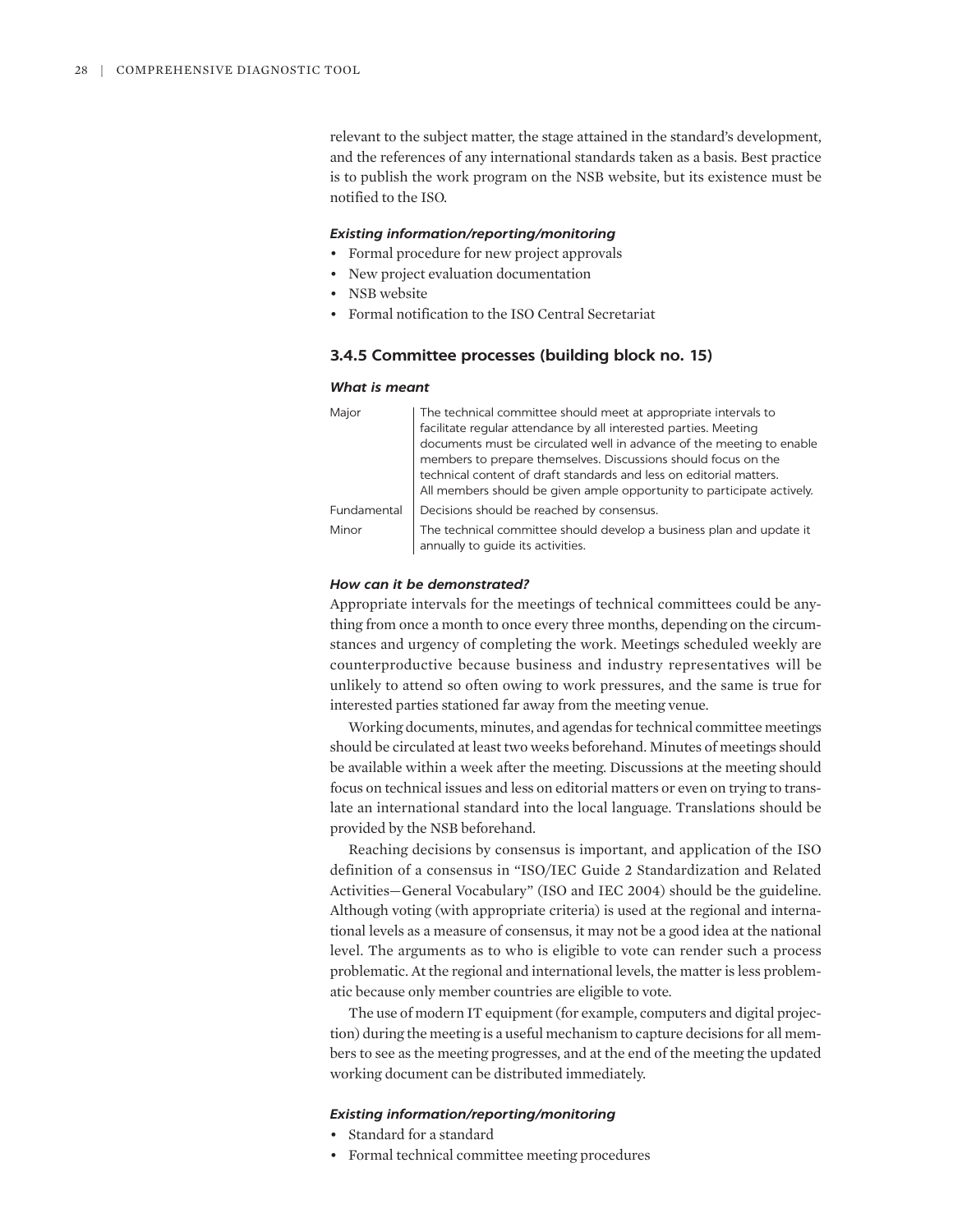- Technical committee business plans
- Schedules of technical committee meetings
- Working documentation of technical committees and their circulation
- Minutes of technical committee meetings

# **3.4.6 Relevance of standards (building block no. 16)**

#### *What is meant*

Fundamental | Standards must facilitate trade, prevent unnecessary trade barriers, not distort the market, respond to regulatory and market demands, and take technological development into account.

# *How can it be demonstrated?*

To address all of these requirements, standards should be as follows:

- *Based on performance criteria rather than on a definitive description of characteristics*, even if this seems to be a worthy attribute to be included. Technology develops, and such development may be stifled if the standard is prescriptive regarding characteristics, whereas new technologies can be tested against performance requirements.
- *Developed with consideration of the latest technology*, even though standards are mostly based on proven technology.
- *Meet demonstrable market or regulatory demands.* If not, then the standard will not be used, and the resources spent in developing the standard would have been wasted. Hence, such demonstrable demands should feature strongly in the decision making of whether to develop the standard.
- *Reviewed at least once every five years, in accordance with GSP for published standards.* For some technologies that develop quickly, even five years may be too long an interval between reviews. Some standards may not change; for example, a standard for a brick may have not changed in decades, but it is still useful to review the standard. If nothing has changed, then the standard is reaffirmed. If things have changed, then the standard could be amended, revised, or sometimes even withdrawn if it is no longer in use.
- *Developed with meaningful liaison with international and regional standards organizations.* Using their standards as the basis of national standards, even adopting them without change, can go a long way toward keeping the national standards effective and relevant. For low- and middle-income countries, 60–80 percent adopted standards is a good target.

# *Existing information/reporting/monitoring*

- Standard strategy
- Standard for a standard
- New work-item approval criteria
- Internal standards development procedures
- Percentage of national standards based on international standards
- Percentage of standards more than five years old
- List of standards not reviewed within five years

# **3.4.7 Coherence of standards (building block no. 17)**

#### *What is meant*

Major The body of standards should not have any overlaps in scope between standards, nor should the same commodity or service be dealt with in two or more standards with the possibility of differences in requirements.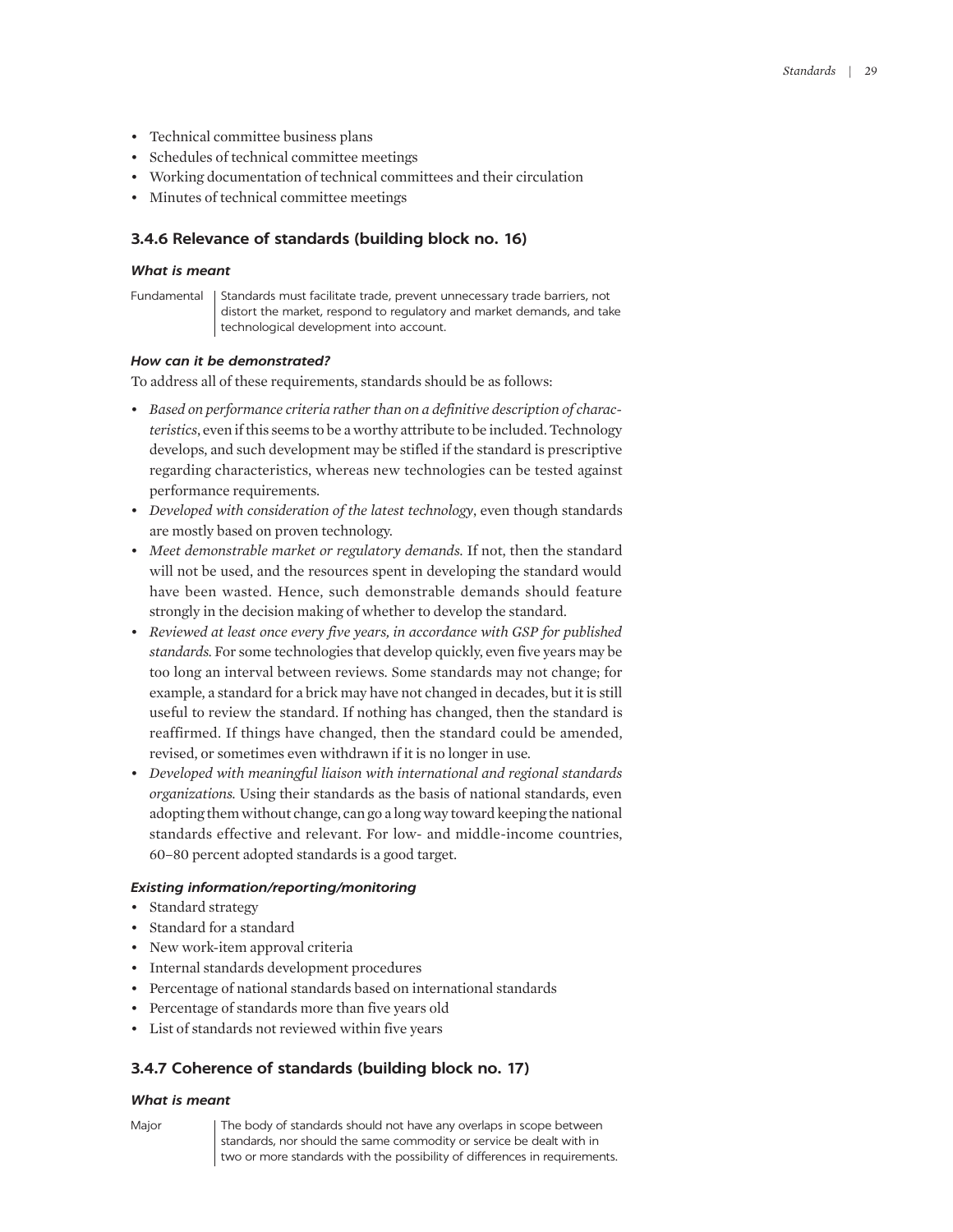### *How can it be demonstrated?*

The NSB should ensure that its technical committees, especially those that have scopes that could overlap, do not develop standards with conflicting requirements. For example, one technical committee is looking at a standard for a washing machine, whereas another technical committee is looking at the electrical safety of household appliances. If the NSB is not careful, then both may end up including safety requirements in their respective standards that may differ.

Second, if the NSB has "recognized" a number of standards development organizations (SDOs) (see building block no. 27), it can happen quickly that an SDO and the NSB are both managing technical committees whose scopes of activity overlap ever so slightly or even totally. This can lead to a situation where two differing national standards for exactly the same commodity are being developed—for example, a national standard for bottled water developed by the Ministry of Health, on one hand, and another by the NSB technical committee on potable water, on the other hand.

#### *Existing information/reporting/monitoring*

- Standards strategy
- Standard for a standard
- Scopes of technical committees of NSB and SDOs
- Editing manual

# **3.4.8 Public inquiry (building block no. 18)**

#### *What is meant*

Fundamental | Once the technical committee has completed work and reached a consensus on the draft standard, the standard must be circulated for public comment for 60 days in accordance with the WTO TBT Agreement

# *How can it be demonstrated?*

The draft standard, as completed by the technical committee, may be edited before it is circulated for public comment, although this is not a must. The draft standard can be circulated to specified interested parties, but it should also be made available on the NSB website as a general notice and, if relevant, maybe also to the sectoral press of the country (for example, an engineering weekly, monthly food-related magazine, business association magazine, and so on). On the NSB website, the number, title, and scope of the draft standard should be listed, as well as a contact point where it can be obtained (for which a fee may be charged).

Interested parties should be asked to provide comments on the draft standard, and they should be given 60 days to do so. All the comments should be collated by the NSB and submitted to the relevant technical committee for consideration and decision. The technical committee may invite specific interested parties to a meeting to explain their comments further if of a substantive nature. Interested parties should be given formal feedback as to whether their comments had been accepted.

- Standard for a standard
- Internal standards development procedures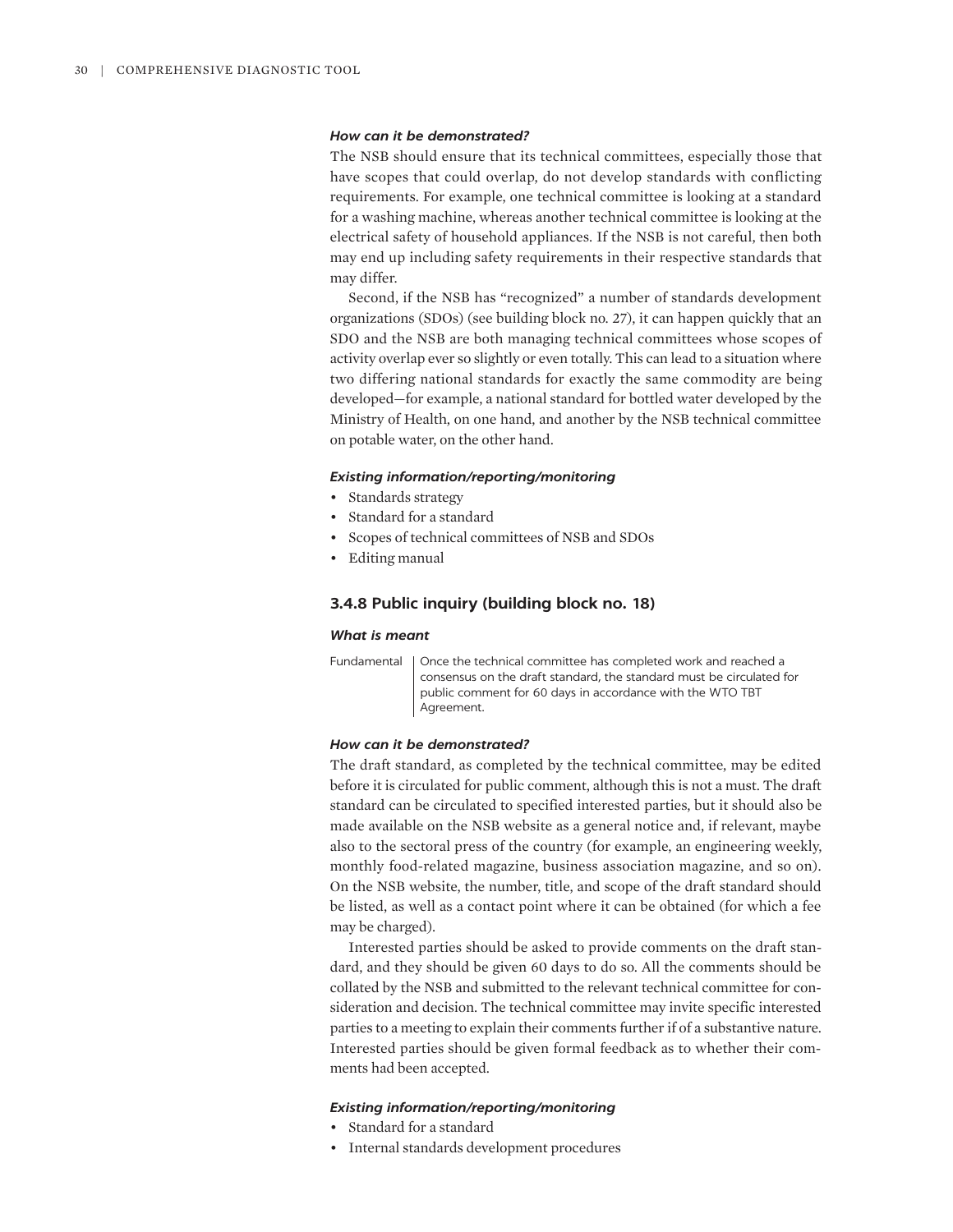- Records of public comment periods
- NSB website
- Records of collated comments
- Technical committee records and minutes
- Formal feedback to interested parties on comments

# **3.4.9 National standards (building block no. 19)**

#### *What is meant*

| Major | The final draft standard should be edited to ensure its compliance with                                  |
|-------|----------------------------------------------------------------------------------------------------------|
|       | stated norms.                                                                                            |
|       | Fundamental   Once approved or adopted, the standard needs to be published<br>promptly.                  |
| Major | Published standards should be reviewed at least every five years to<br>ensure their continued relevance. |

## *How can it be demonstrated?*

Final draft standards, which include relevant comments from the public inquiry (see building block no. 18), need to be edited by an editing division independent from the technical committee and secretariat. Editing ensures that the standard follows the agreed-upon format, that the language is understandable, and that references and cross-references are correct. It is the final quality control step in the standards development process.

After editing, the final draft standard needs to be approved promptly, whether by the NSB board or council or by a standards approvals committee. The latter can be established by the board or council as one of its committees, or it may be established by legislation or articles of incorporation of the NSB. The board, council, or standards approvals committee should ensure that all appropriate steps in the standard's development have been fulfilled, and it is the final arbiter in the case of an appeal against the final draft standard. The standard should not be approved by the technical committee.

Once approved, the standard should be promptly made available to customers. This means the standard should be taken up in the standards catalog, made known on the NSB website, and offered for sale. Standards may be sold in hard copy or electronically. Electronic copies are replacing hard-copy sales, even though hard-copy sales are still required for customers with limited access to the Internet. Failure to provide for Internet sales will harm sales figures.

The approved standards should be reviewed at least once every five years to ensure their continued relevance (see building block no. 16). Hence, all newly approved standards should be placed on lists of a formal review program. Reviewed standards should be reaffirmed if still relevant, amended or revised if need be, or withdrawn if no longer relevant or needed. Their status after review should be indicated in the standard and catalog.

- Board or council minutes
- Standards approvals committee minutes
- Standards sales information and records
- Standards catalog
- Analysis of average age of standards
- List of standards older than five years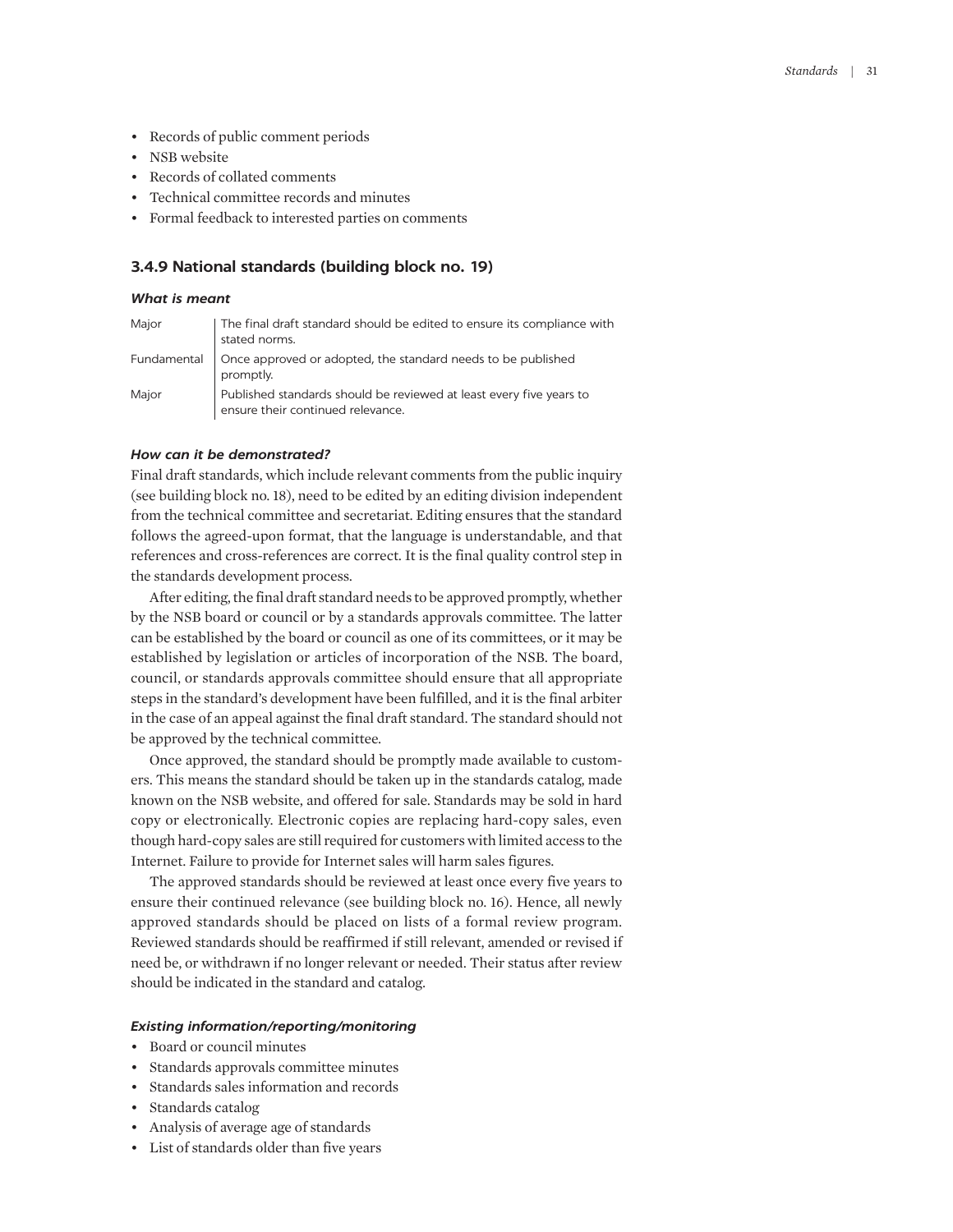# **3.4.10 National adoptions (building block no. 20)**

#### *What is meant*

Fundamental | Where international standards exist or their completion is imminent, the standards body shall use them, or the relevant parts of them, as a basis for the standards it develops, except where such international standards or relevant parts would be ineffective or inappropriate—for instance, because of an insufficient level of protection, fundamental climatic or geographical factors, or fundamental technological problems (WTO 1995).

## *How can it be demonstrated?*

NSBs should ensure that the national standards developed in their technical committees are based on international standards in the first place. The best practice would be to adopt them without change. If changes are necessary, then there should be good reasons for doing so, because changes could be interpreted as an unnecessary trade barrier. "ISO/IEC Guide 21: Regional or National Adoption of International Standards and Other International Deliverables" should be used in identifying the extent to which standards are based on international standards, as follows (ISO and IEC 2005):

- *Identical,* which includes a direct translation but no editorial, structural, or technical changes
- *Modified,* which may include editorial changes but no structural or technical deviations, provided that the editorial changes are clearly indicated in the text of the standard
- *Not equivalent,* which includes editorial changes and technical deviations, even though the international standard may have served as the basis for the national standard

For most low- and middle-income countries, 80–90 percent of national standards have involved adoption of international standards. The remainder would be indigenous standards for which (a) no equivalent international standards exist, or (b) adoption of international standards would be totally inappropriate.

#### *Existing information/reporting/monitoring*

- Number and percentage of international standards adopted as national standards
- Standard for a standard
- Internal NSB procedures

# **3.4.11 Standards information (building block no. 21)**

#### *What is meant*

Major | The NSB must provide information on national, regional, and international standards to interested parties in the most efficient way.

## *How can it be demonstrated?*

In the first place, the NSB standards information center should be fitted with adequate IT equipment such that interested parties can browse through national, regional, and international standards before having to make a purchase or just for obtaining information. It should be staffed with knowledgeable standards information officers who can assist interested parties. Purchase of chosen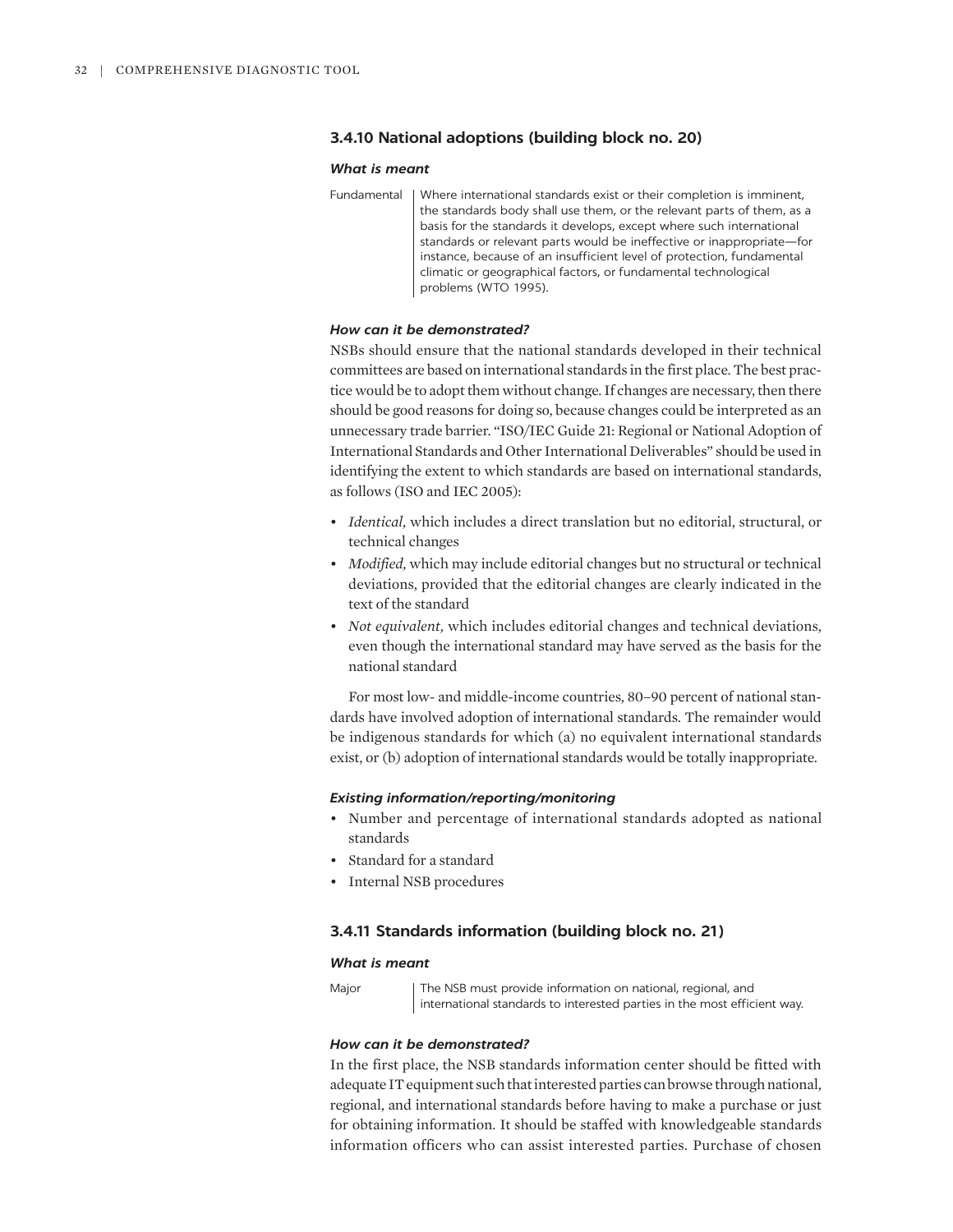standards should be possible, and these should be provided by a modern printon-demand system, which is more efficient than printing thousands of standards in hard copy when they are approved.

Second, the NSB should operate an Internet-based information service through which interested parties can access information and also purchase standards online. Failure to provide such a service will cost the NSB dearly because would-be purchasers will go elsewhere. In all cases, the necessary measures to protect the copyright of standards must be in place.

# *Existing information/reporting/monitoring*

- Extent of the standards information and sales services
- Standards sales figures
- Copyright protection measures

# **3.5 PILLAR 4: EXTERNAL RELATIONS AND RECOGNITION**

# **3.5.1 Benchmark and significance**

Standards have become totally internationalized, with only a few countries recognized as "standards makers." Even though most low- and middle-income countries are "standards takers," it is still important that their NSBs have a strategic presence in regional and international standards development to represent national interests and to serve as a conduit of timely information for local industry and government on future technological and market developments.

# **3.5.2 WTO TBT Inquiry Point (building block no. 22)**

#### *What is meant*

|       | Fundamental   The WTO TBT Inquiry Point must, on request, be able to provide                                                                                                                                     |
|-------|------------------------------------------------------------------------------------------------------------------------------------------------------------------------------------------------------------------|
|       | information to WTO member states with regard to standards, technical                                                                                                                                             |
|       | regulations, conformity assessment services, and regional or<br>international memberships related to these.                                                                                                      |
| Minor | The WTO TBT Inquiry Point may provide additional services related to<br>an early warning system for exporters, providing information on<br>imminent technical regulations to be implemented by trading partners. |

# *How can it be demonstrated?*

<span id="page-20-0"></span>The national WTO TBT Inquiry Point—whether or not the NSB is designated as such (as is the case for more than 80 percent of WTO members)—must be able to provide the following information on request: $<sup>1</sup>$ </sup>

- National standards: published and under development
- Technical regulations: implemented and under development
- Membership of regional structures
- Conformity assessment systems in the country
- Conformity assessment recognition agreements

In the past, some national WTO TBT Inquiry Points provided additional services for the common good, such as the following "export alert" type of information:

• Continuous analysis of the notifications of WTO member states, especially regarding new technical regulations that could be of interest to local industry and authorities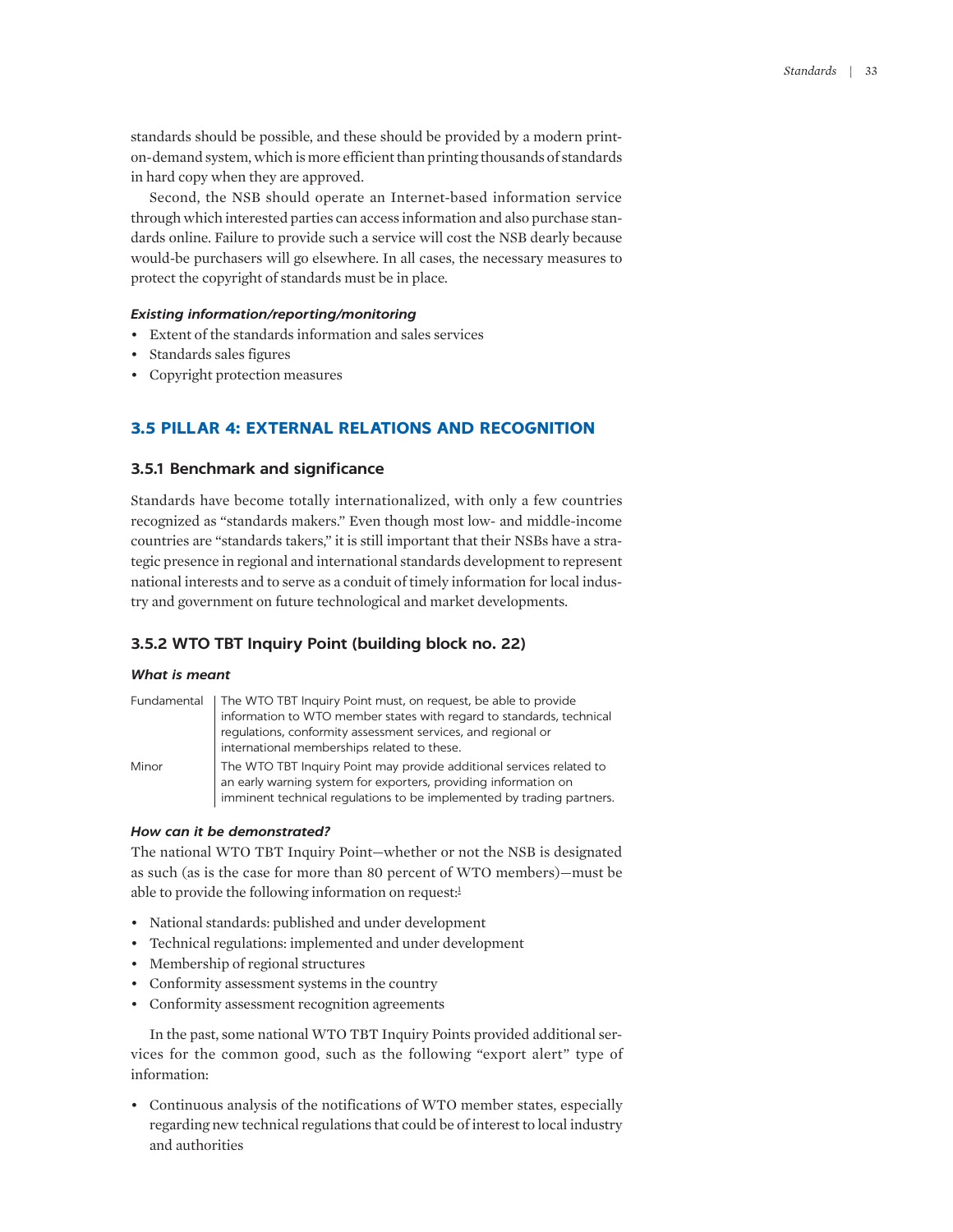- Dissemination of such information to interested parties, which could have registered their interests beforehand
- Collation of comments on notified technical regulations for use by country representatives at WTO TBT Agreement Technical Committee discussions

The first two of these additional services are now accessible through the e-ping service ([http://www.epingalert.org\)—provided](http://www.epingalert.org)—provided) by the WTO, the International Trade Centre (ITC), and the United Nations—that analyzes notifications of WTO member states. NSBs should direct their stakeholders accordingly, but the NSB can still make a useful contribution by soliciting comments on notifications important to the country for the country representatives in Geneva at the WTO TBT Agreement Technical Committee.

# *Existing information/reporting/monitoring*

- Extent of services provided by the national WTO TBT Inquiry Point
- Records of inquiries submitted over time
- Website of the NSB
- Database of the NSB regarding WTO TBT notifications

# **3.5.3 Training system (building block no. 23)**

## *What is meant*

Major To ensure consistently high quality in standards development, the NSB must provide appropriate training for technical committee chairs, secretariats, and standards information personnel.

# *How can it be demonstrated?*

Standards development, publication, and information are people-based activities. The NSB must therefore provide for the training of newly appointed technical committee chairs and secretariats, as well as annual refresher courses. The same applies to standards information center personnel. The training can be provided initially through ISO programs, but the NSB should make these part and parcel of its own training department activities.

# *Existing information/reporting/monitoring*

- Training programs
- Training records

# **3.5.4 Liaison with international organizations (building block no. 24)**

#### *What is meant*

Major The most relevant international standardization organizations from the NSB's perspective would be the ISO, International Electrotechnical Commission (IEC), International Telecommunications Union (ITU), Codex Alimentarius Commission (CAC), International Plant Protection Convention (IPPC), and World Organisation for Animal Health (OIE). The IEC, ISO, and CAC are the most important because their standards would constitute the bulk of national adoptions. Hence, the NSB should be a member of these at a level appropriate to the country's involvement in international trade.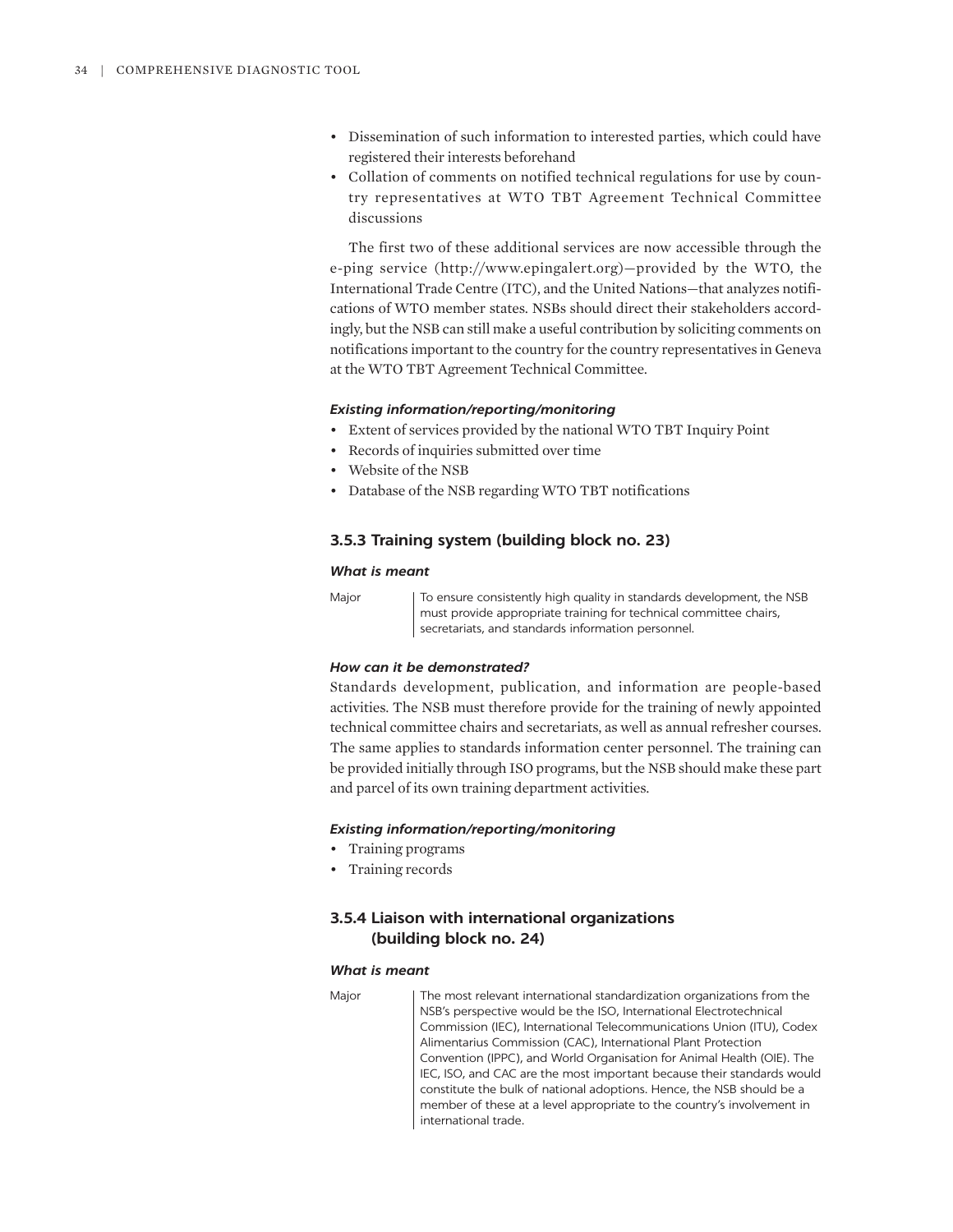#### *How can it be demonstrated?*

In the first instance, the NSB's actual membership level within the ISO—and, if the NSB is also on the IEC National Committee, its level of membership in the IEC—is important. Depending on the needs and resources of the country, these could be as a member body in the ISO or as a full member in the IEC.

Lower membership levels have access to working documents but limited voting rights in the technical work; no eligibility for technical committee managerial functions; and, at the lowest level, only limited rights to adopt international standards as national standards (ISO 2015). Lower membership levels are acceptable in countries where resources are limited or where standardization needs are less strategic. However, if the country needs to adopt and publish large numbers of international standards as national standards, then the highest level of ISO or IEC membership is indicated.

Second, the NSB should be involved in the technical work of the ISO and IEC, as determined by the needs of the country. Membership can be as a participating member (P-member) or as an observer member (O-member). The number of international technical committees and subcommittees of which the NSB is a P-member or O-member is a useful indicator. More important, though, is the voting performance of the NSB in the case of P-membership. Not only should the NSB's voting performance on final draft international standards be higher than 95 percent, but appropriate comments as developed in mirror committees (see building block no. 13) should have been submitted as well.

Ultimately, the NSB should be actively involved in the international technical committees of strategic importance to the country; for example, national delegations led by the NSB should attend international technical committee meetings on a regular basis. It is not useful from a strategy perspective to be a P-member of 100 committees but not to attend any of their meetings. It is far more beneficial for the country to attend a small number of strategically important international technical committees that are involved in developing international standards for commodities the country's trade depends on. This number can be increased over time as resources become more readily available. Even though the country may be a low- or middle-income country operating as a "standards taker" rather than a "standards maker," it can still influence international standards, but then it has to be present at technical committee meetings.

# *Existing information/reporting/monitoring*

- Standards strategy and its implementation plans
- ISO and IEC membership data
- ISO and IEC technical committee data
- Annual reports of the NSB
- Business plans and minutes of the NSB technical and mirror committees
- Formal communication records of the NSB with the ISO and IEC

### **3.5.5 Liaison with regional organizations (building block no. 25)**

#### *What is meant*

Major If the country is a member of a regional construct, then the NSB will be required to participate actively in regional standardization activities if these are part of the regional agreements. This means also participating in technical committees at the regional level.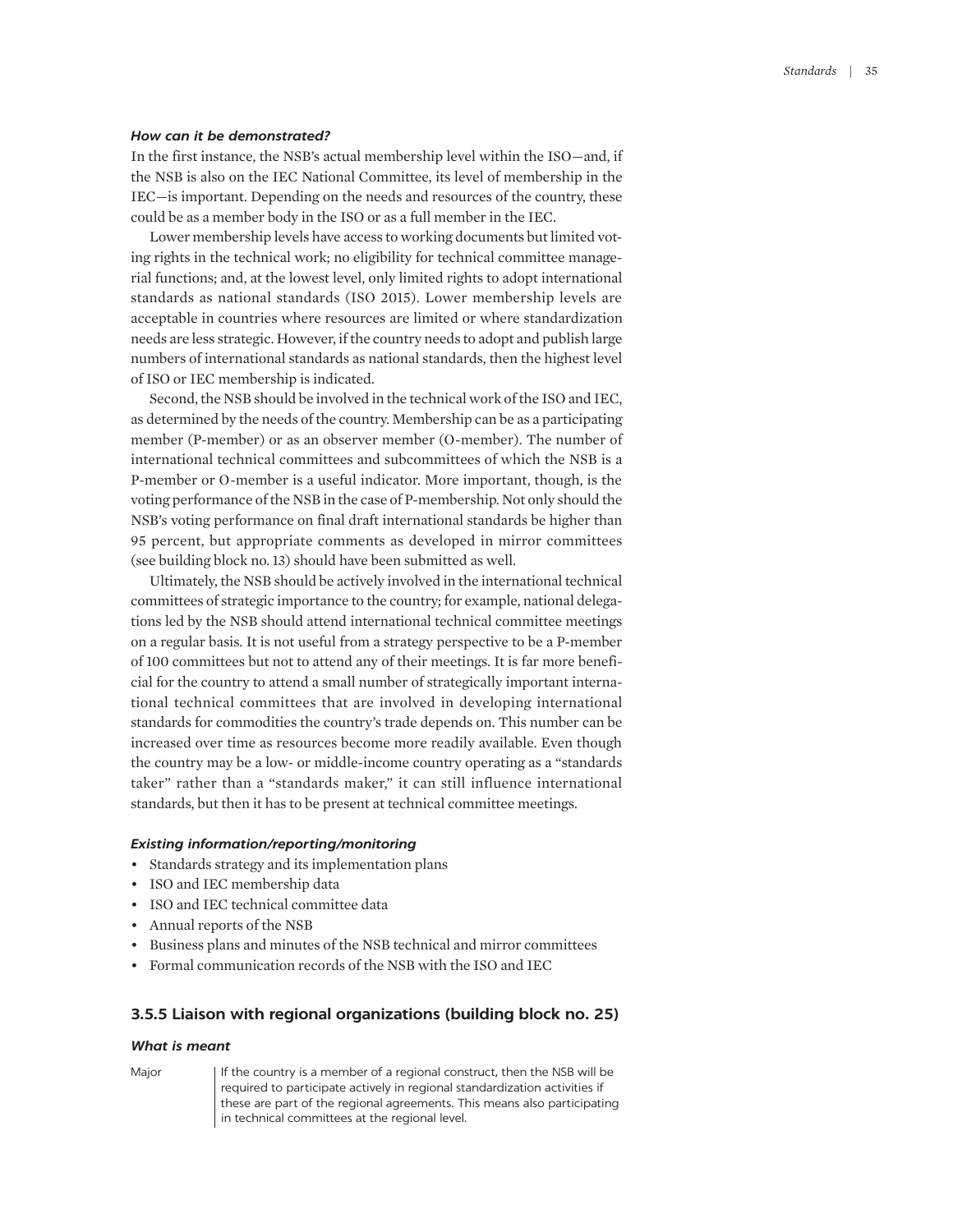#### *How can it be demonstrated?*

Regional standardization organizations are sometimes the outcome of trade agreements leading to regional common markets; in other cases, they are based on cooperation objectives between NSBs from a geographic region. In the former, NSBs are members by default, having to represent their respective countries in the regional standardization organization. In the latter, membership is by choice.

Some regional standardization organizations are entities with full-time staff and premises; others are liaison-type committees with only a secretariat. Some, but not all, of the regional organizations develop and publish regional standards (for example, for use in harmonized technical regulations). Some are forums where a regional approach to international standardization is discussed and agreed to; others identify international or harmonized standards that should be adopted by member countries as national standards; and some only coordinate standards development activities across the region. There is no model that is superior to others (Kellermann and Keller 2014).

Regional standardization organizations include the Arab Industrial Development and Mining Organization (AIDMO); African Organization for Standardization (ARSO); Association of Southeast Asian Nations (ASEAN) Consultative Committee on Standards and Quality (ACCSQ); European Committee for Standardization (CEN); European Committee for Electrotechnical Standardization (CENELEC); EuroAsian Interstate Council for Standardization, Metrology and Certification (EASC); Pacific Area Standards Congress (PASC); Pan American Standards Commission (COPANT); and South Asian Regional Standards Organization (SARSO). In some of these, there are subregional standardization organizations, such as the East African Standards Committee (EASC); Southern African Development Community (SADC) Cooperation in Standards (SADCSTAN), as well as others precisely aligned with the various common markets that are developing on the African continent; and the Caribbean Community (CARICOM) Regional Organization for Standards and Quality (CROSQ).

The membership of the country in any regional construct will be indicative as to whether the NSB will be or should become a member of a regional standards organization. The role and responsibilities of the NSB within the regional standards organization will be spelled out in relevant regional treaties, protocols, agreements, or in some cases even regional legislation. If relevant, then the NSB will have to establish mirror committees for regional standards development and must participate actively in the same. In some regional trade agreements, member countries are obliged to adopt regional standards within a given time once they have been approved and to withdraw their own. They are also obliged to stop the development of a national standard once the development of the regional standard of similar scope is under way. NSBs are obliged to provide information on their regional standards and are able to market them.

- Regional membership status of the country
- Relevant regional treaties, protocols, agreements, or legislation
- Catalog of regional standards adopted by the NSB
- Annual reports of the NSB
- NSB internal reports of regional standards body meetings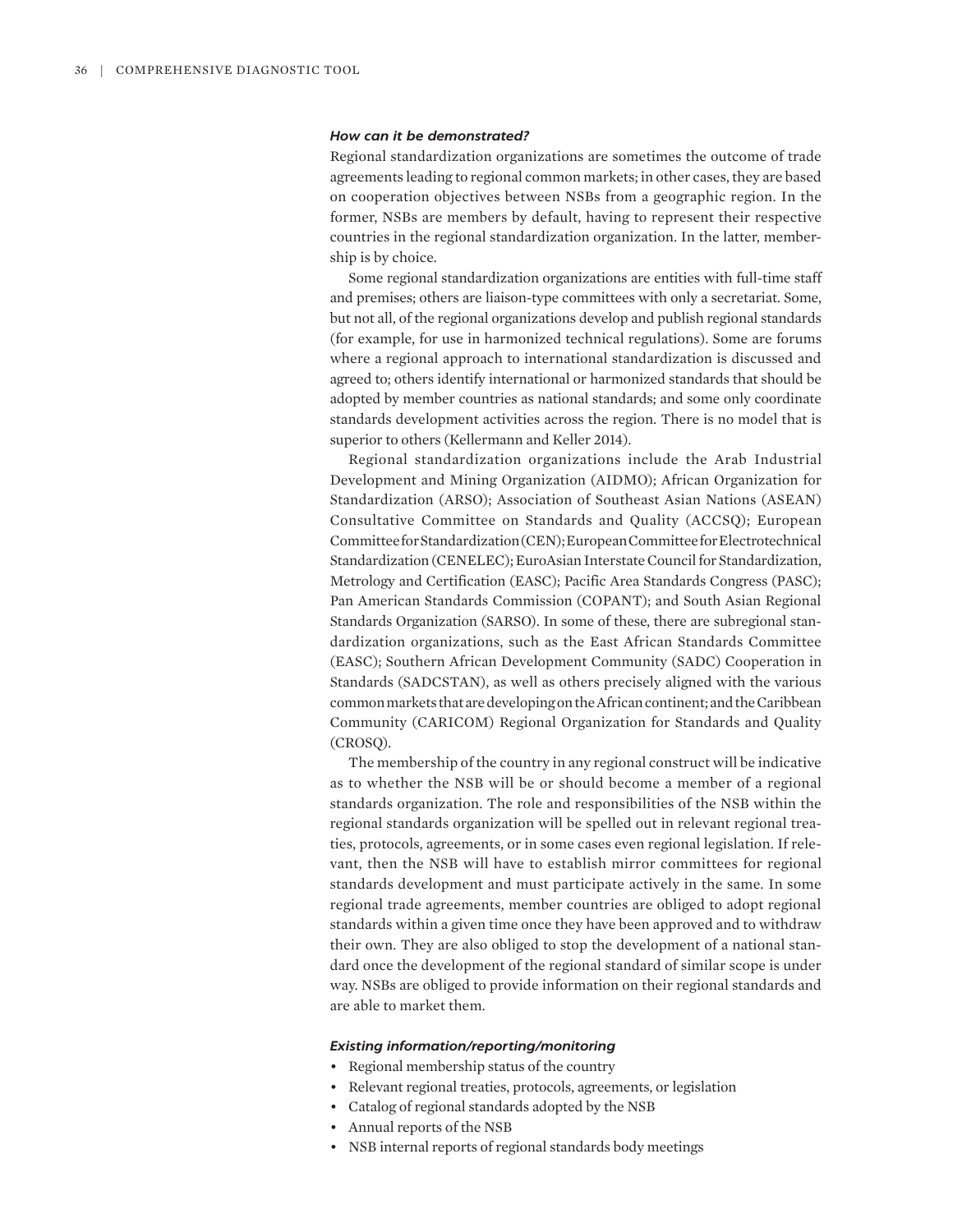# **3.5.6 Coordination within the QI (building block no. 26)**

## *What is meant*

Major | Coordination among the fundamental QI organizations (the NSB, NMI, and NAB) is important to ensure that their responsibilities and activities provide a unified basis for calibration and conformity assessment service providers and the market surveillance activities of regulatory authorities.

## *How can it be demonstrated?*

Coordination within the QI is important, especially among the NSB, the national metrology institute (NMI), and the national accreditation body (NAB) as the three pinnacle QI organizations. This coordination, to ensure that there are no overlaps or gaps in their service delivery or activities, can be realized formally or informally.

If the NSB, NMI, and NAB are governmental organizations, then their line ministries are in a good position to ensure such coordination, especially to ensure that the three are implementing the quality policy measures. Otherwise, a quality council or similar construct would be able to do the same. A third alternative is for the CEOs of the NSB, NMI, and NAB to have a formal coordination meeting at regular intervals. A technical regulation coordination office (whatever its name) coordinates the activities of the regulatory authorities with the QI regarding the development and implementation of technical regulations, ensuring that costly overlaps and gaps in service delivery are kept to a minimum.

#### *Existing information/reporting/monitoring*

- Line ministry policies, pronouncements, and documentation
- Quality council (or similar body) documentation and minutes of meetings
- Technical regulation coordination office mandate and pronouncements

# **3.5.7 Standards development organizations (building block no. 27)**

#### *What is meant*

Major It is not always only the NSB that develops national standards in the country. Other standards development organizations (SDOs), such as ministries, professional societies, and the like, might also be active. The NSB should recognize such entities and ensure that they comply with the international and regional obligations as defined in the WTO TBT Agreement, for example.

# *How can it be demonstrated?*

SDOs are standards development organizations other than the NSB in the country. These could be engineering associations, government departments, or utilities—that is, any official organization that can provide the infrastructure for developing standards in compliance with the same procedures the NSB uses. SDOs are a useful mechanism to spread the load of standards development and to obtain additional funding for the work, leading to both an enhanced work program and a quicker time to market for relevant standards.

It is good practice for the NSB to register such SDOs after ensuring that they comply with Annex 3 of the WTO TBT Agreement; the ISO/IEC Directives (ISO 2017); and any national "standard for a standard" (see building block no. 12). The standards that are developed by SDOs are then published by the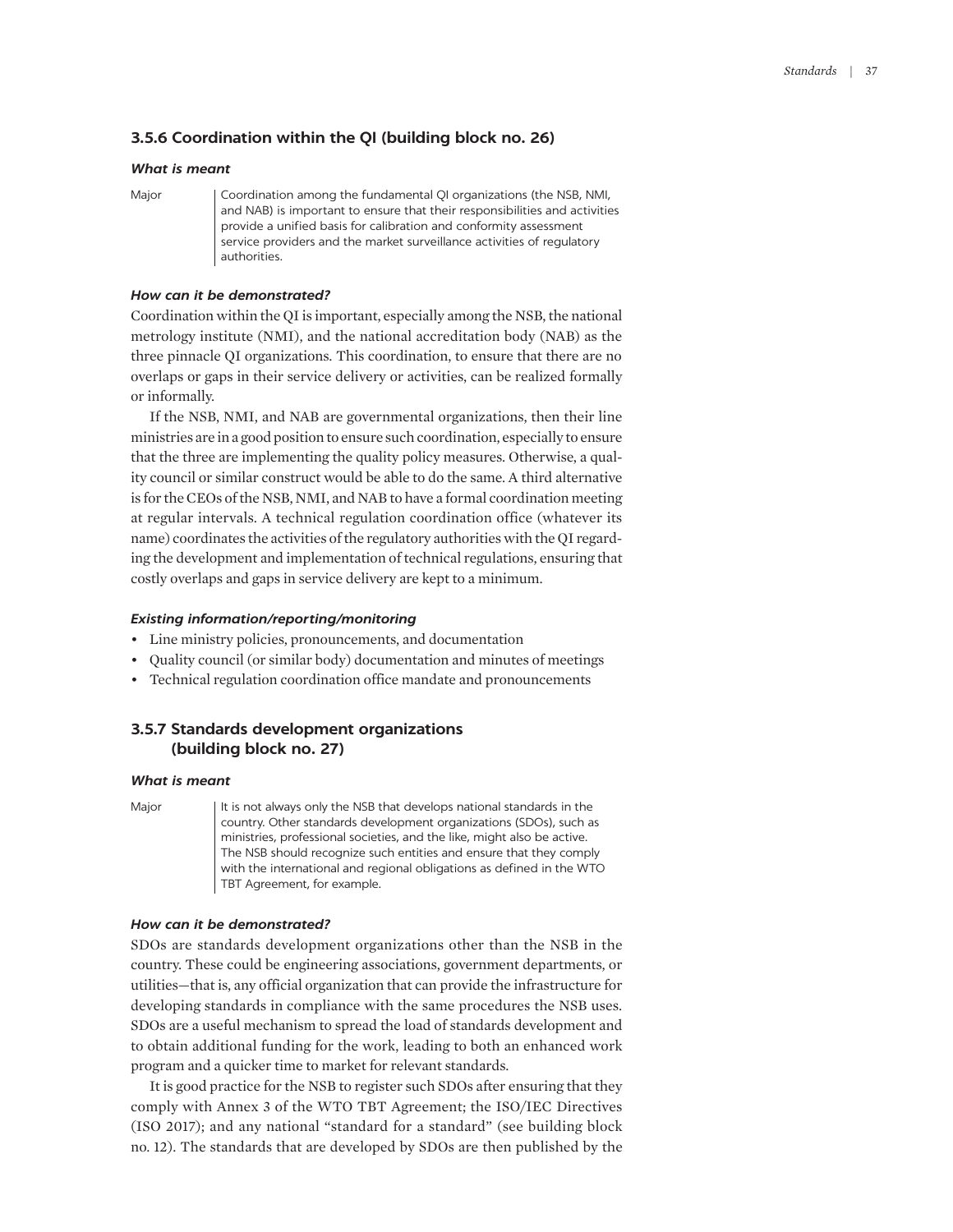NSB as national standards. By registering SDOs and coordinating the standards development work programs of the NSB and all SDOs, the NSB also ensures compliance with a fundamental GSP: ensuring that there are no overlaps in national standards that would lead to chaos in the marketplace or in technical regulation.

If the NSB is a governmental-type organization (see building block no. 2), then it should be mandated by its legislation (for example, a Standards Act or similar law) to register SDOs. Without such a mandate, it may be difficult to do so, depending on the legislative framework of the country. If the NSB is a private company, then its articles of incorporation should provide it with such a mandate. If such a mandate exists, then the NSB should have a formal process and procedures by which it registers SDOs, coordinates the standards development work programs, and ensures that the SDO remains compliant in all respects. Obviously, the NSB should also be able to rescind any organization's SDO status if it fails to comply continuously with stated requirements and to make the rescinding known publicly. Such a system, over and above being good practice, also facilitates a country's compliance with WTO TBT Agreement requirements regarding standardization principles.

#### *Existing information/reporting/monitoring*

- NSB legislation or articles of incorporation
- Formal NSB procedures for registering SDOs
- Official registration documentation of SDOs
- Work programs of the NSB and SDOs
- Annual reports of the NSB
- Standards catalog of the NSB
- Minutes of quality council or CEO coordination meetings

# **3.5.8 Stakeholder engagement (building block no. 28)**

#### *What is meant*

Fundamental | Stakeholders play an important role in the development and implementation of national, regional, and international standards. The NSB must identify its stakeholders, communicate clearly with them, and gain their support and participation in the development and implementation of national, regional, or international standards.

#### *How can it be demonstrated?*

The NSB should map its stakeholder environment, including sectors such as

- *Governance,* such as QI organization boards or councils, regulatory authorities, NSB line ministry and other ministries, and so on;
- *Beneficiaries,* such as industry, traders, importers, society, and so on; and
- *Influencers,* such as business associations, media, nongovernmental organizations (NGOs), trade unions, and so on.

Thereafter, the NSB should follow a deliberate and continuous approach to stakeholder engagement that is properly planned, conveys a clear message, and asks stakeholders their opinions and then acts upon them. The central theme of the message should be the importance of standards for socioeconomic development and the role the NSB plays in developing the standards appropriate for the country. This message would be in the form of a formal communication plan or a similar strategy.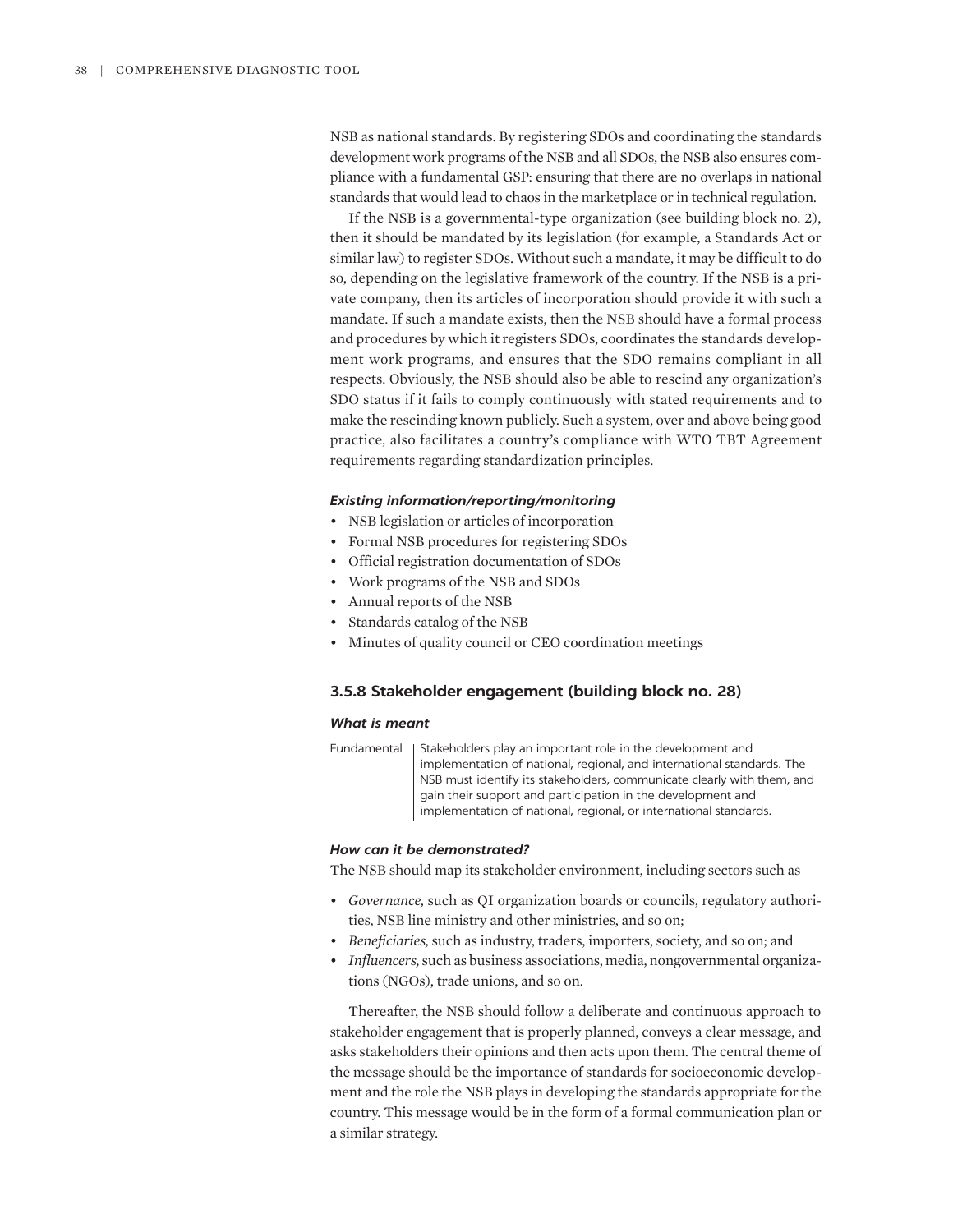The governance of the NSB is vested in its board or council, but these should be individuals with specific strengths rather than a collection of representatives from all stakeholder groups (see subsection 3.2.1). Hence, it is useful for the NSB to establish a quality forum or similar open stakeholder meeting in which all stakeholders can participate freely and whereby the NSB can gain an understanding of the needs of its broader stakeholder groups. In addition, it is important for senior NSB management to commit energy and time to building high-level relationships that engender trust and to seeking out networking opportunities.

#### *Existing information/reporting/monitoring*

- Standards strategy and its implementation
- Communication strategy or plan and its implementation
- Minutes of a quality forum or similar open stakeholder meeting
- Key performance indicators of senior management
- Stakeholder mapping results

# **NOTE**

<span id="page-26-0"></span>[1.](#page-20-0) [The WTO TBT](#page-20-0) [Inquiry Point, under the TBT Agreement,](#page-20-0) [is an official or](#page-20-0) [office in a](#page-20-0) [mem](#page-20-0)[ber government](#page-20-0) [designated](#page-20-0) [to deal with inquiries from](#page-20-0) [other WTO members and](#page-20-0) [the](#page-20-0) [public on technical barriers to](#page-20-0) [trade.](#page-20-0)

# **STANDARDS REFERENCED IN SECTION 3**

*Note:* The most recent revision of these international standards should be obtained from the ISO or IEC, as relevant. Details regarding the private standards referenced in the text should be obtained from the relevant organizations.

- ISO (International Organization for Standardization). 2015. "ISO 9001: Quality Management Systems—Requirements." 5th ed. Ref. no. ISO 9001:2015(E), ISO, Geneva.
- ISO and IEC (International Organization for Standardization and International Electrotechnical Commission). 2004. "ISO/IEC 17011: Conformity Assessment—General Requirements for Accreditation Bodies Accrediting Conformity Assessment Bodies." Ref. no. ISO/IEC 17011:2004(E), ISO, Geneva.
- ————. 2005. "ISO/IEC 17025: General Requirements for the Competence of Testing and Calibration Laboratories." Ref. no. ISO/IEC 17025:2005(E), ISO, Geneva.

# **REFERENCES**

- ISO (International Organization for Standardization). 2010. *Engaging Stakeholders and Building Consensus: Guidance for National Standards Bodies*. Geneva: ISO.
- ————. 2015. *ISO Membership Manual*. Geneva: ISO.
- ————. 2017. "ISO/IEC Directives, Parts 1 and 2: Procedures for Technical Work." ISO Central Secretariat and International Electrotechnical Commission (IEC) Central Office, Geneva.
- ISO and IEC (International Organization for Standardization and International Electrotechnical Commission). 1994. "ISO/IEC Guide 59: Code of Good Practice for Standardization." Ref. no. ISO/IEC Guide 59:1994(E), ISO, Geneva.
- ————. 2004. "ISO/IEC Guide 2: Standardization and Related Activities—General Vocabulary." 8th ed. Ref. no. ISO/IEC Guide 2:2004(E), ISO, Geneva.